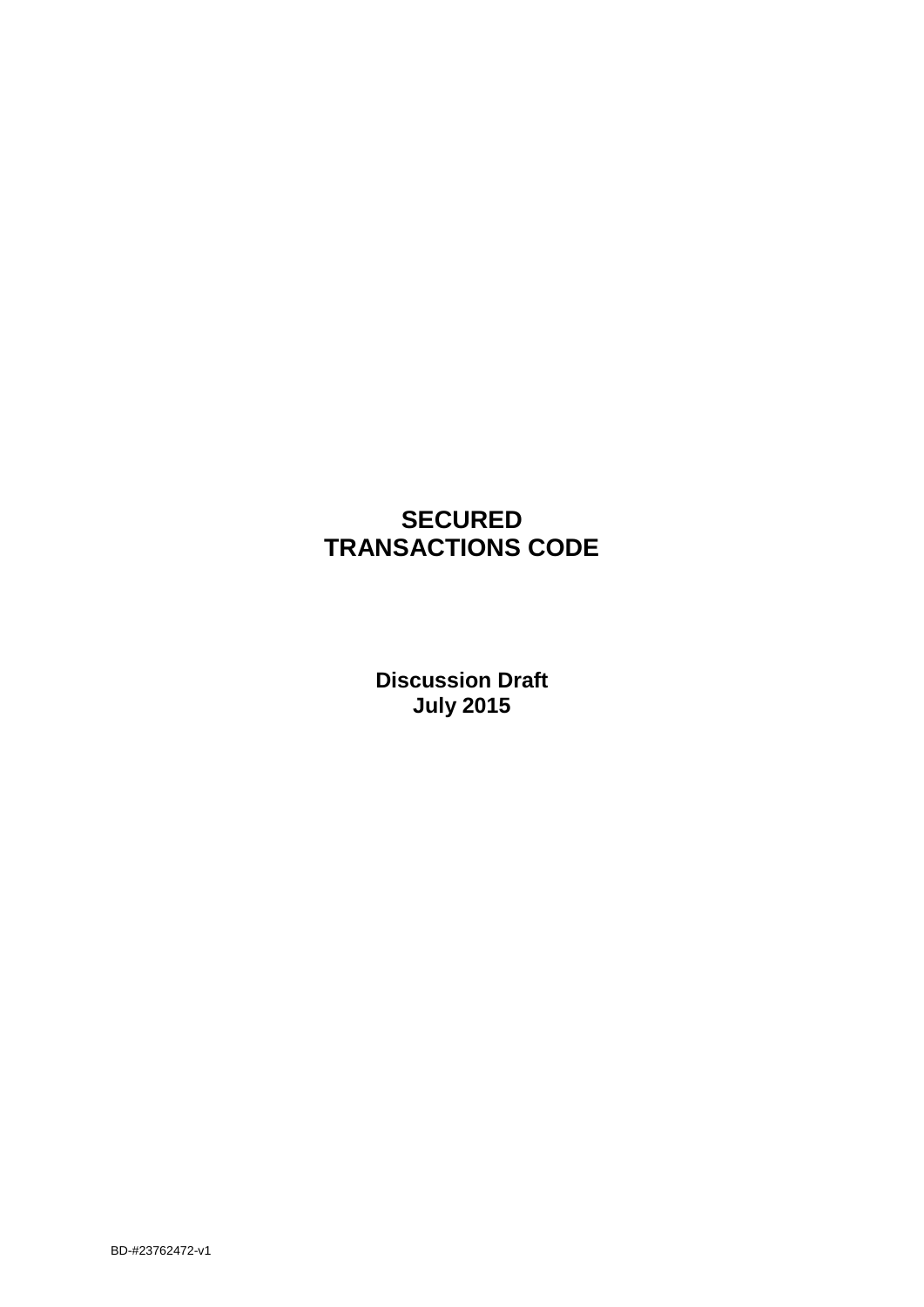## **Contents**

|                  | Page |
|------------------|------|
|                  |      |
| 1                |      |
| $\overline{2}$   |      |
| 3                |      |
| 4                |      |
|                  |      |
| 5                |      |
| 6                |      |
| 7                |      |
| 8                |      |
| 9                |      |
| 10               |      |
|                  |      |
| 11               |      |
| 12               |      |
| 13               |      |
| 14               |      |
| 15 <sub>15</sub> |      |
| 16               |      |
| 17               |      |
|                  |      |
| 18               |      |
| 19               |      |
| 20               |      |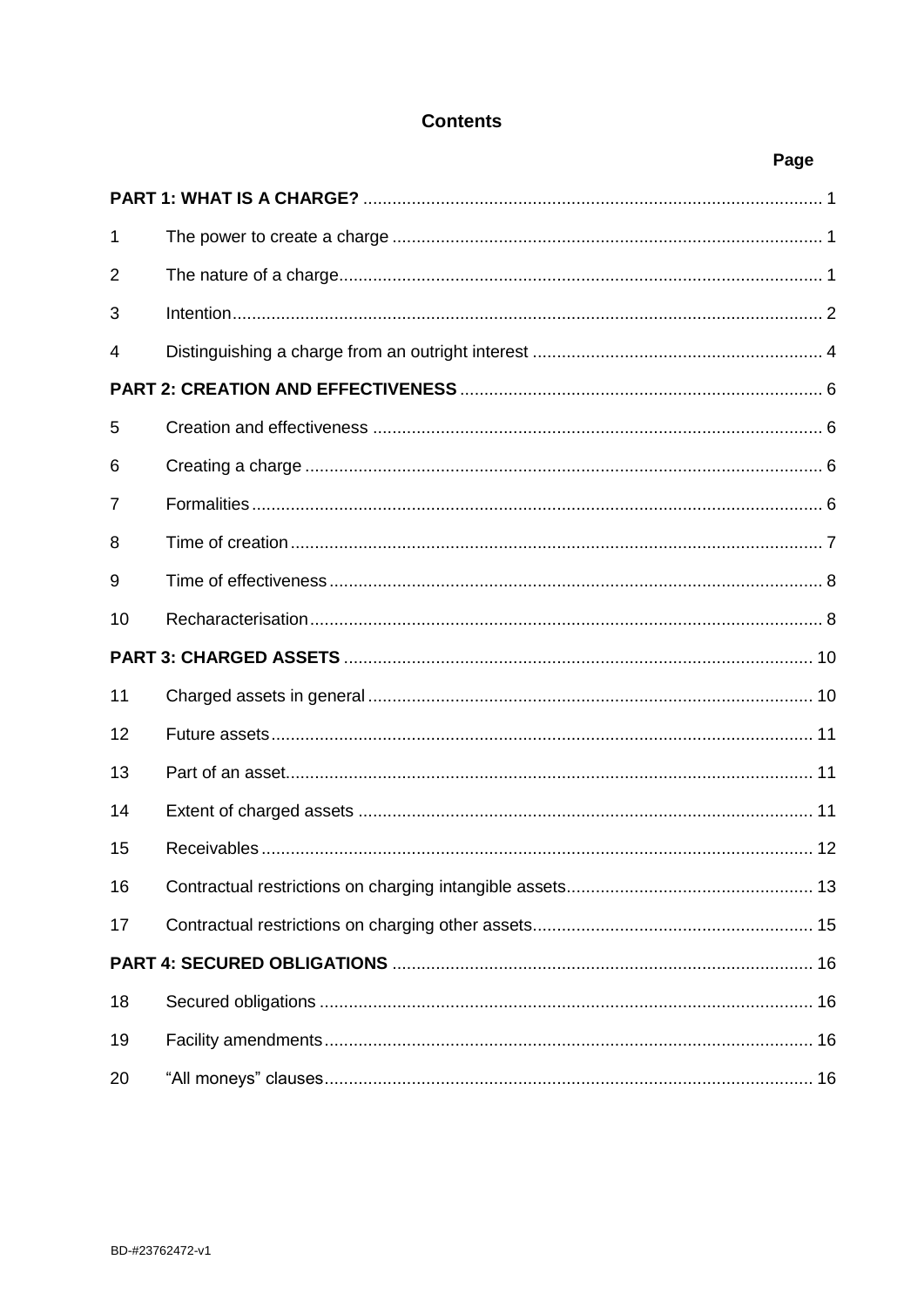| 21 |  |  |  |  |
|----|--|--|--|--|
| 22 |  |  |  |  |
| 23 |  |  |  |  |
| 24 |  |  |  |  |
|    |  |  |  |  |
| 25 |  |  |  |  |
| 26 |  |  |  |  |
| 27 |  |  |  |  |
|    |  |  |  |  |
| 28 |  |  |  |  |
| 29 |  |  |  |  |
| 30 |  |  |  |  |
| 31 |  |  |  |  |
| 32 |  |  |  |  |
| 33 |  |  |  |  |
| 34 |  |  |  |  |
| 35 |  |  |  |  |
| 36 |  |  |  |  |
| 37 |  |  |  |  |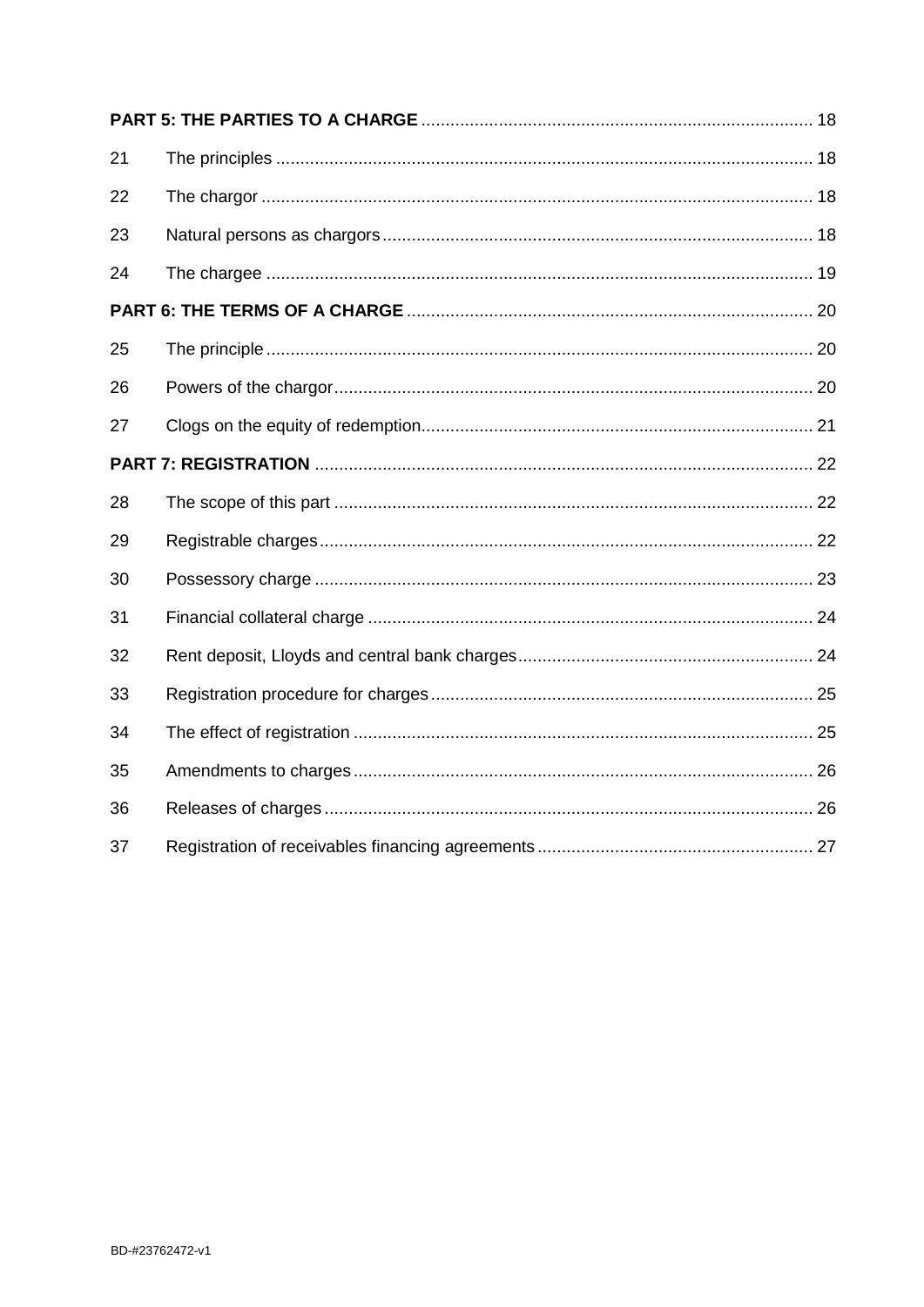| 38 |  |
|----|--|
| 39 |  |
| 40 |  |
| 41 |  |
| 42 |  |
| 43 |  |
| 44 |  |
| 45 |  |
|    |  |
| 46 |  |
| 47 |  |
| 48 |  |
| 49 |  |
| 50 |  |
| 51 |  |
| 52 |  |
|    |  |
| 53 |  |
| 54 |  |
| 55 |  |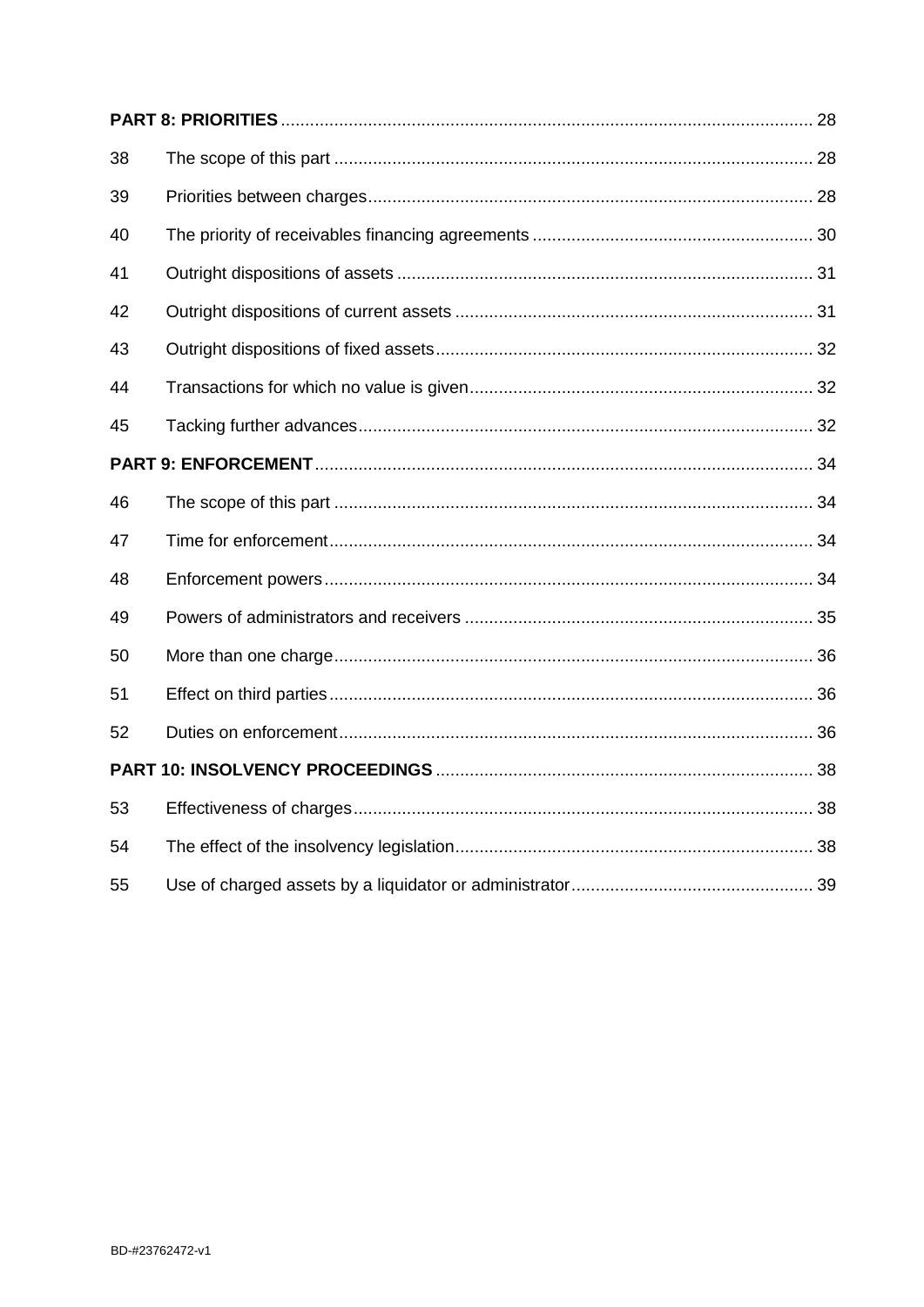## **GLOSSARY**

## of some expressions used in the Code

## **Expression**

## **Section**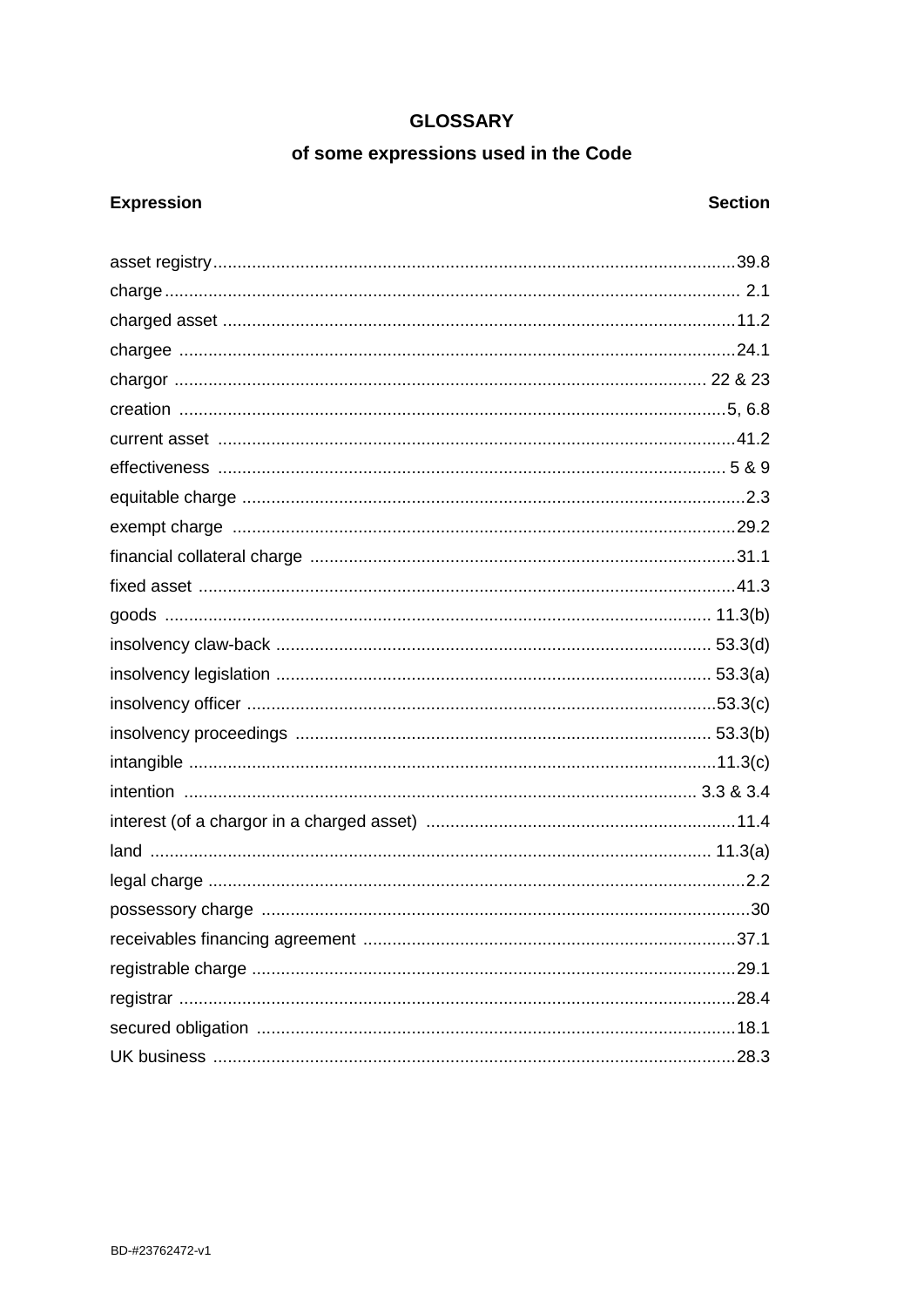### <span id="page-5-0"></span>**PART 1: WHAT IS A CHARGE?**

#### <span id="page-5-1"></span>**1 The power to create a charge**

- 1.1 A chargor can create a charge over its interest in a charged asset in favour of a chargee to secure the performance of a secured obligation.
- 1.2 These expressions are described in more detail later. In brief:
	- (a) the chargor can, subject to the limitations described in part 5, be any person;
	- (b) the chargee can be the creditor to whom the secured obligation is owed or it may be another person (such as a trustee) on behalf of that creditor;
	- (c) the charged asset can be property of any kind;
	- (d) the chargee's interest in the charged asset can be any present or future interest in the charged asset which is capable of being transferred or over which a proprietary interest can be created; and
	- (e) the secured obligation can be any obligation or liability of any kind, and it does not have to be owed by the chargor.
- 1.3 This Code is concerned with charges created by a chargor. It is not concerned with charges which arise by operation of law.

#### <span id="page-5-2"></span>**2 The nature of a charge**

- 2.1 A charge is a proprietary interest in a charged asset which secures the performance of a secured obligation.
- 2.2 A charge is a legal interest in the charged asset concerned if:
	- (a) the chargee holds legal title to the charged asset; or
	- (b) the charged asset is land and the charge is registered at Her Majesty's Land Registry; or
	- (c) the charge is a possessory charge (see part 7).

A charge of this kind is described as a legal charge in this Code.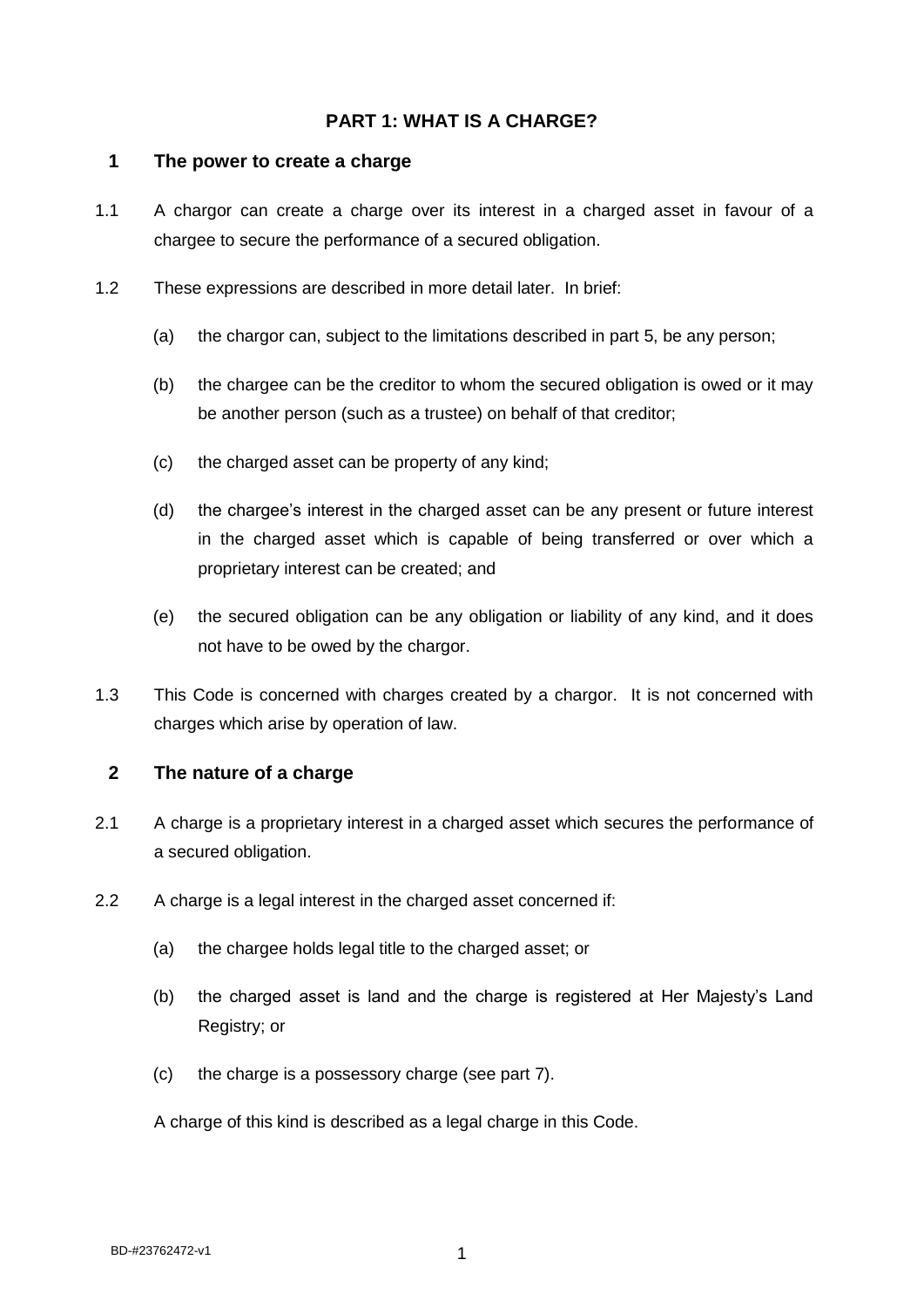- 2.3 In any other case, a charge is an equitable interest. A charge of this kind is described as an equitable charge in this Code.
- 2.4 The rights, liberties, powers and immunities of the chargor and the chargee between themselves are the same whether the charge is an equitable charge or a legal charge. The distinction is only relevant in relation to third parties (see part 8).
- 2.5 The purpose of the chargee's proprietary interest is to assist the performance of the secured obligation.
- 2.6 The creation of a charge does not deprive the chargor of all of its interest in the charged asset. The chargor retains a residual interest in the charged asset. This residual interest is a proprietary interest. It consists of the interest which the chargor had before the charge was created, but which is now subject to the chargee's interest under the charge. The residual interest may be a legal interest or an equitable one, depending on the nature of the interest which the chargor had in the asset when it created the charge.
- 2.7 Once the secured obligation has been extinguished (for instance, by performance), the charge is automatically extinguished. If the charge is an equitable charge, no further documentation is required. If the charge is a legal charge, the chargee must transfer the legal title to the charged asset to the chargor. In either case, the chargee must execute a deed of release of the charge if so requested by the chargor.
- 2.8 A chargor can charge its residual interest. Any number of charges can exist concurrently over the same charged asset.
- 2.9 It is not necessary for the chargee to obtain possession of the charged asset unless the charge is a possessory charge (see part 7).
- 2.10 A charge can be created over a charged asset even if the chargor has the authority to dispose of the asset concerned free from the charge or to deal with it in any other way without the consent of the chargee. The powers of the chargor (and the chargee) in respect of the charged asset are a matter to be decided between the parties.

### <span id="page-6-0"></span>**3 Intention**

- 3.1 The creation of a charge depends on the intention of the chargor.
- 3.2 In particular, the following matters are determined by the intention of the chargor: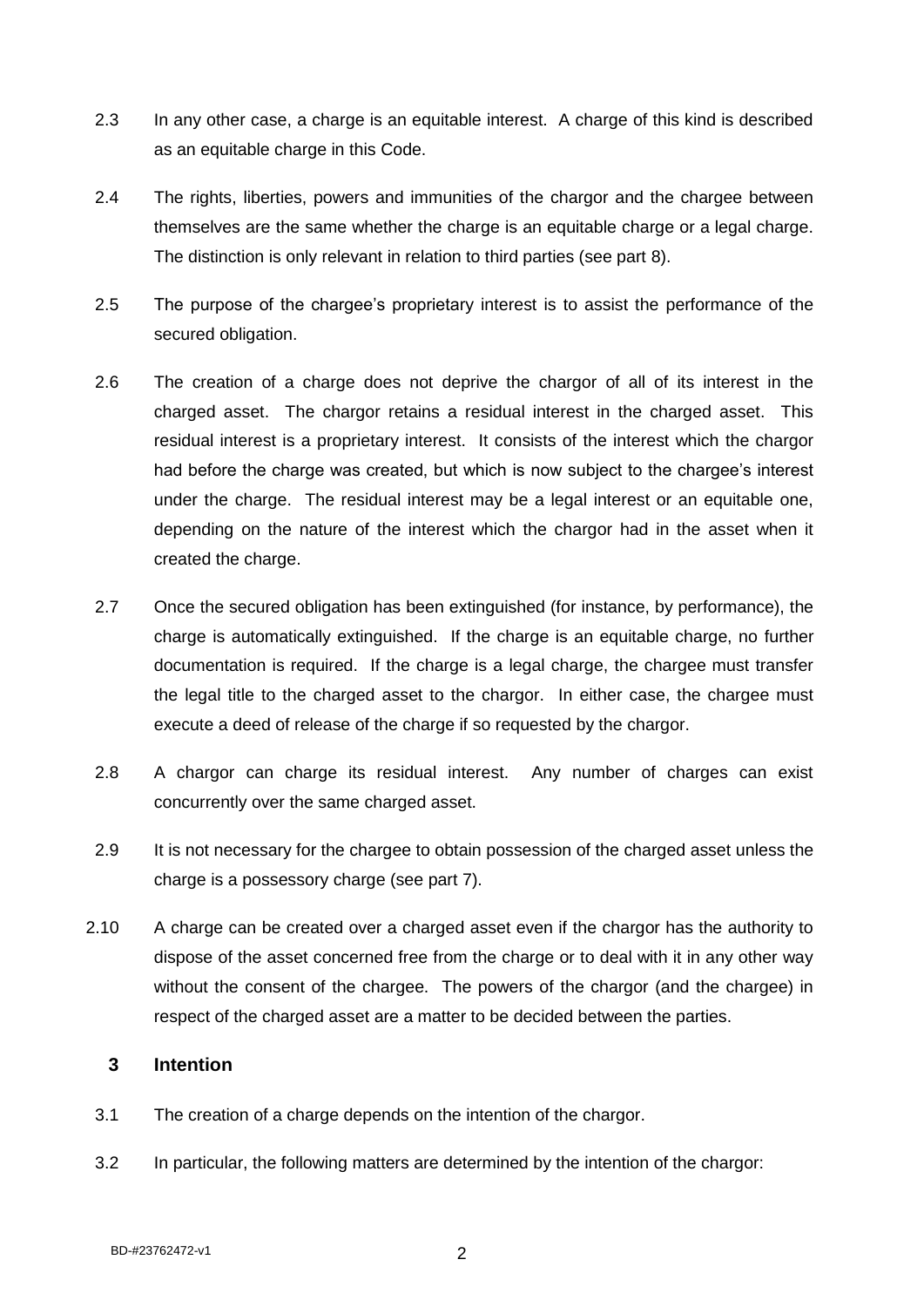- (a) whether a charge exists;
- (b) when a charge has been created;
- (c) whether a proprietary interest created by the chargor is a charge or an outright proprietary interest;
- (d) the identity of the chargee;
- (e) the identity and extent of the charged asset; and
- (f) the identity and extent of the secured obligation.
- 3.3 Intention is a matter of substance, not of form.
- 3.4 Intention is established objectively. The question is: what would a reasonable person consider the intention of the chargor to be, based on what the chargor has written, said and done?
- 3.5 A charge can be created by a document, but it does not have to be. If there is sufficient evidence of the objective intention of the chargor to create the charge, it can be created orally or by the conduct of the chargor (for instance by delivering the charged asset, or something representing it, to the chargee). This is subject to any formal requirements imposed by other legislation (see part 2).
- 3.6 If the charge is created by a document, the objective intention of the chargor is established from the terms of the document in the context of any other relevant documents relating to the transaction concerned and any relevant background facts at the time it was entered into which are admissible in evidence for the purpose of interpreting the document.
- 3.7 Whether a person has created a charge is therefore decided:
	- (a) first, by establishing, as a matter of fact, what the objective intention of that person is, based on what it has written, said and done; and
	- (b) secondly, by determining, as a matter of law, whether that person's intention is to create a proprietary interest in a charged asset to secure the performance of a secured obligation.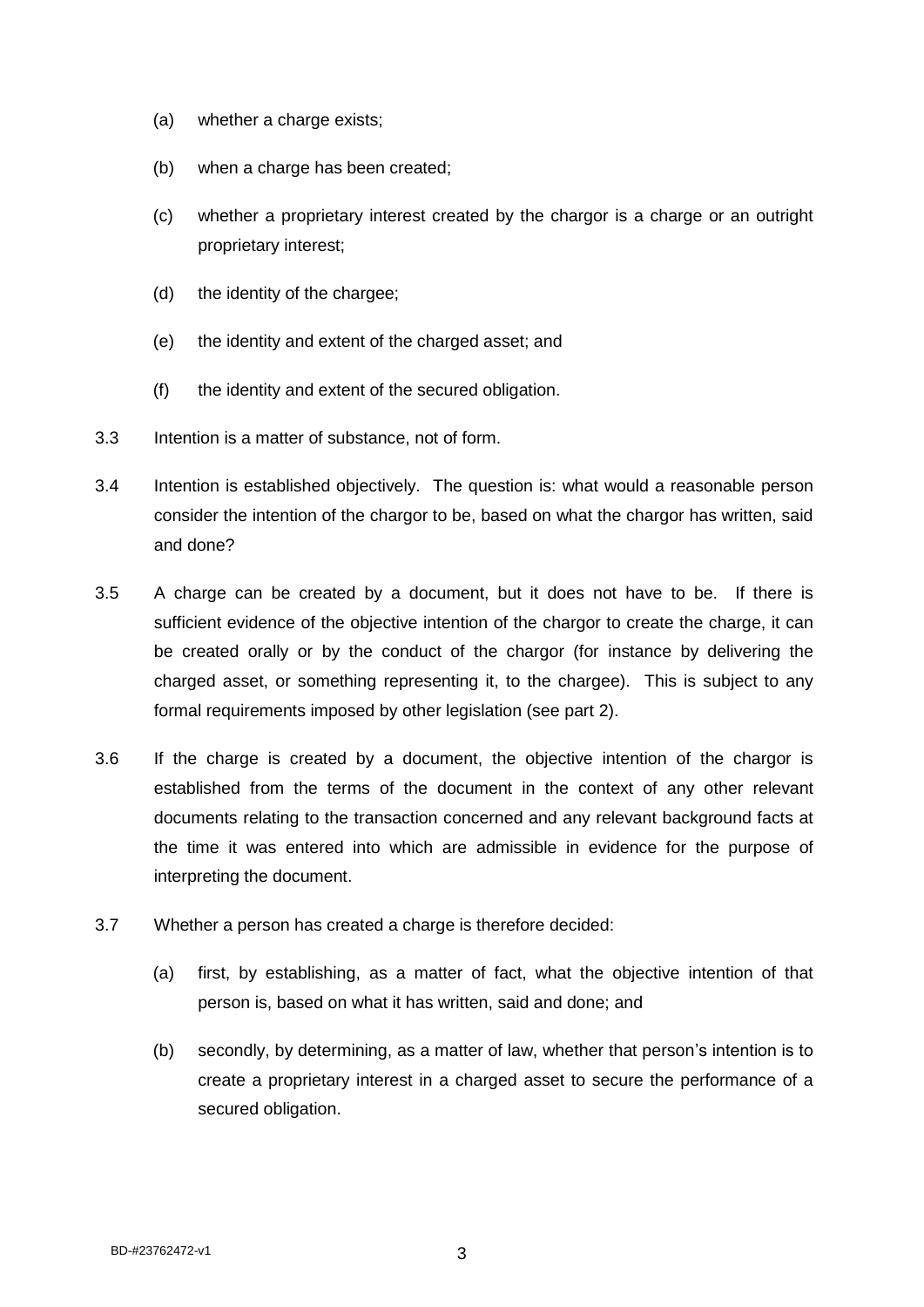### <span id="page-8-0"></span>**4 Distinguishing a charge from an outright interest**

- 4.1 What distinguishes a charge from an outright proprietary interest is that the chargee's proprietary interest in the asset concerned secures the performance of a secured obligation; and is therefore extinguished once the secured obligation has been extinguished (for instance, by payment).
- 4.2 Whether or not a proprietary interest in an asset does secure the performance of a secured obligation depends on the legal rights, liberties, powers and immunities of the parties to the transaction, not on the economic or functional effect of the transaction.
- 4.3 The determination of those legal rights, liberties, powers and immunities depends on the objective intention of the person creating the interest.
- 4.4 Whether a proprietary interest created by a person is a charge or an outright proprietary interest is therefore decided:
	- (a) first, by establishing, as a matter of fact, what the objective intention of that person is, based on what it has written, said and done; and
	- (b) secondly, by determining, as a matter of law, whether that person's intention is, or is not, to secure the payment of a secured obligation.
- 4.5 The following examples illustrate the application of this principle.
- 4.6 Example 1:

A leases an asset to B for the period of its useful life in consideration for the payment of rent, the amount of which approximates to the price of the asset and the cost of financing it over the period of the lease. If A's objective intention is to create a lease, the transaction is not a charge, even if it has a similar economic effect. A has created an outright limited proprietary interest in favour of B. A has retained a residual proprietary interest. B has not created any interest.

4.7 Example 2:

A sells goods to B on the basis that A reserves title to the goods until their price has been paid. If A's objective intention is to sell goods on reservation of title, the transaction is not a charge even if it has a similar economic effect. This is also the case if A transfers legal title to B, but retains beneficial title (and, to the extent that there is any existing rule to the contrary, it is abolished). A has created an outright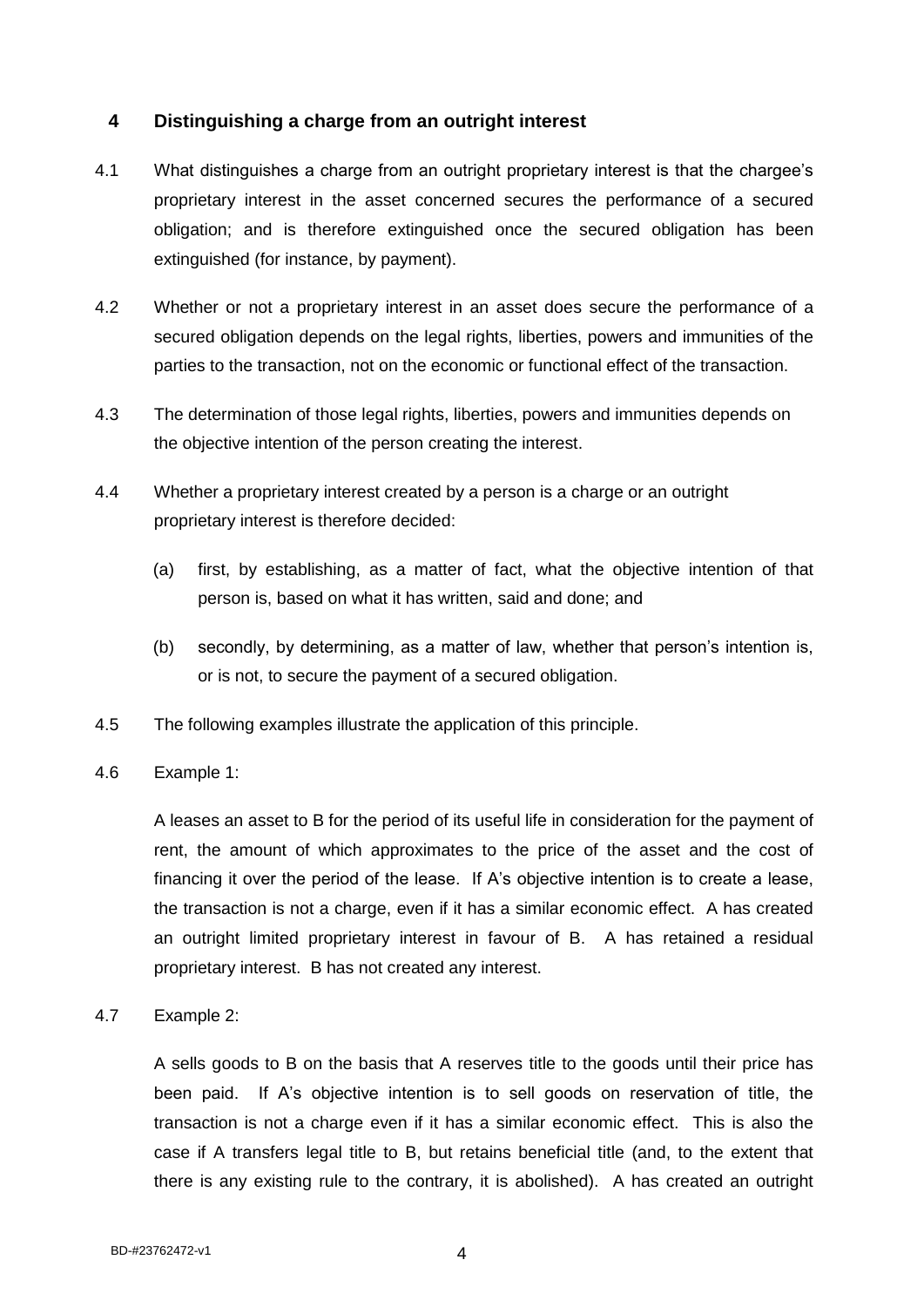limited proprietary interest in favour of B. A has retained a residual proprietary interest. B has not created any interest.

#### 4.8 Example 3:

B sells its receivables to A on the basis that A has recourse to B for bad debts. If B's objective intention is to sell the receivables to A, the transaction is not a charge even if it has a similar economic effect. B has transferred a proprietary interest in the receivables to A, but the interest which it has transferred is outright, not by way of security.

#### 4.9 Example 4:

A sells goods to B on the basis that B will lease them back to A. If the parties' objective intention is that B will acquire the goods and then lease them to A, the transaction is not a charge even if A remains in possession of the goods and the transaction has a similar economic effect to a charge. The transactions are outright, not by way of security.

#### 4.10 Example 5:

A sells goods to B on the basis that the payment of the price is deferred, that A reserves title to the goods until they are sold and that, on sale, B holds the proceeds of sale on trust for A. The proceeds of sale belong to B, and accordingly the proprietary interest which A obtains in them is created by B; it is not retained by A. The trust over the proceeds of sale is a charge if B's objective intention is that the trust secures the payment of the price.

[*Other examples can be added to clarify the application of this section in practice.*]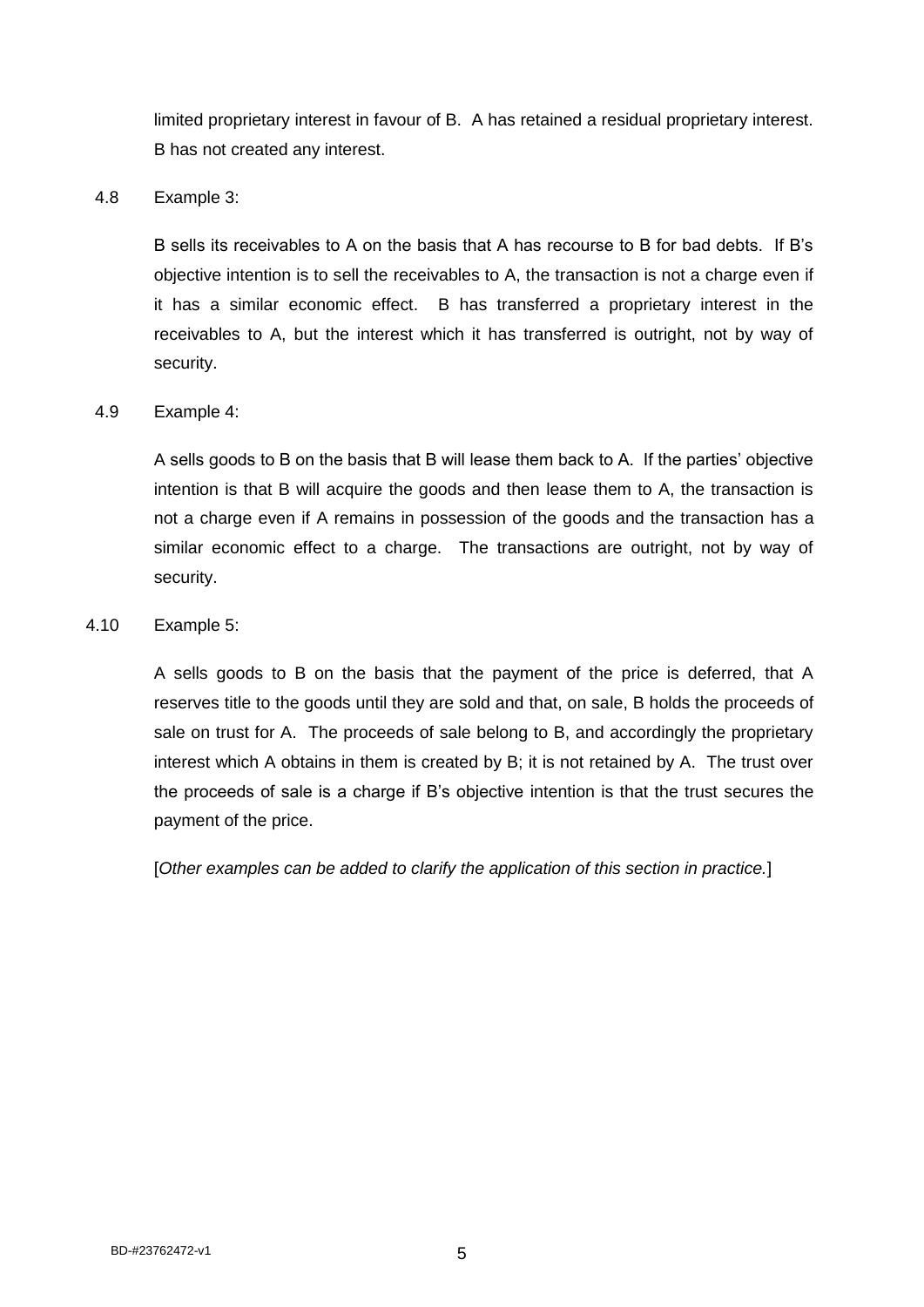## <span id="page-10-0"></span>**PART 2: CREATION AND EFFECTIVENESS**

### <span id="page-10-1"></span>**5 Creation and effectiveness**

- 5.1 There is a distinction between a charge:
	- (a) being created; and
	- (b) becoming effective.
- 5.2 Once a charge has been created, all personal obligations which it imposes on the chargor become binding as personal contractual obligations to the extent permitted by the law of contract.
- 5.3 Once a charge has become effective, the proprietary interest created by the charge over the charged assets comes into effect.
- 5.4 Until a charge has become effective, it does not create any proprietary interest over the charged assets.
- 5.5 The distinction is relevant to charges which are registrable at Companies House. They are only effective once they are registered. See part 7.
- 5.6 All other charges become effective on creation.

### <span id="page-10-2"></span>**6 Creating a charge**

- 6.1 A charge is created if the chargor intends to create a charge. This will be the case if the chargor intends to create a proprietary interest over a charged asset to secure the performance of a secured obligation.
- 6.2 The existence of a charge, and the identity and extent of the charged assets and secured obligations, depend on what the chargor intends. Intention is established objectively (see part 1).

### <span id="page-10-3"></span>**7 Formalities**

- 7.1 This Code does not contain any formal requirements for the creation or effectiveness of a charge (such as the necessity for writing, a deed or signatures).
- 7.2 To the extent that other legislation prescribes formal requirements for the creation or effectiveness of a charge (such as a charge over land or over an equitable interest),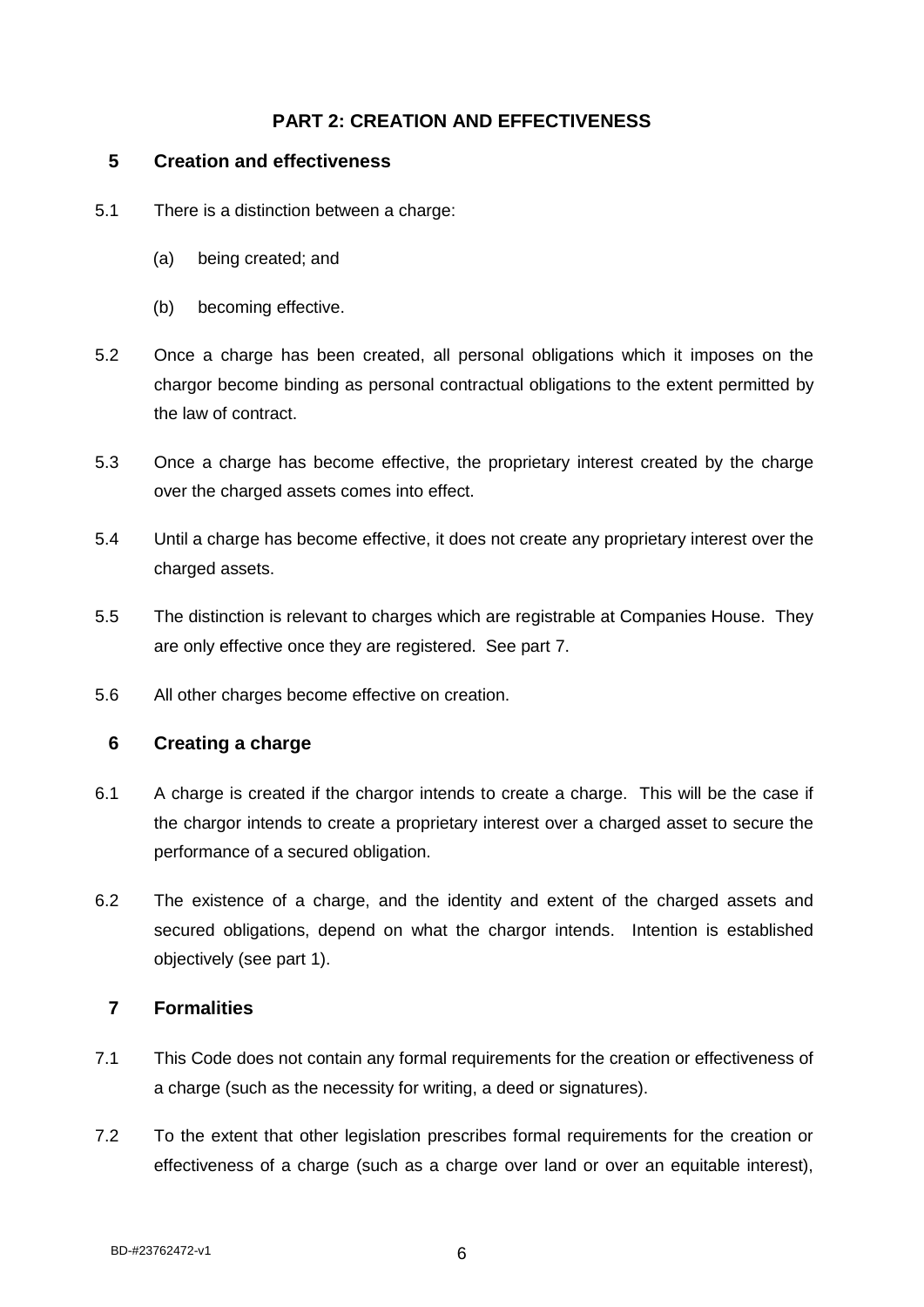those requirements must be complied with; and failure to do so has the consequences prescribed by the legislation concerned.

- 7.3 Some charges require to be registered at Companies House (see part 7). This is a matter of substance, not of form. If registration is required, the charge is not effective until it is registered.
- 7.4 Where a charge is created over an asset which is registrable in an asset registry, failure to register the charge in the asset registry does not affect the validity or effectiveness of the charge, although it may affect the priority of the charge against other proprietary interests in the asset concerned (see part 8).

### <span id="page-11-0"></span>**8 Time of creation**

- 8.1 A charge is created when the chargor intends it to be created. Intention is established objectively (see part 1).
- 8.2 The following examples illustrate the application of this principle.

### 8.3 Example 1:

A document containing a charge is executed by the parties but the chargor does not objectively intend the document to become binding until a later time. The charge is not created until the document becomes binding. For instance, the document may be held "in escrow" or "as undelivered" until the happening of a later event. In such a case, the charge is only created on the occurrence of that later event (and, to the extent there is any existing rule to the contrary in relation to escrows, it is abolished).

#### 8.4 Example 2:

A chargor has entered into a binding agreement under which it has agreed to create a charge on the happening of a future event. When the charge is created depends on the objective intention of the chargor. The chargor may have intended that the charge should automatically be created on the happening of the event, in which case it is created on the happening of that event. Alternatively, the chargor may have promised to execute a new document on the happening of the event, in which case the charge is only created when the new document is executed.

8.5 If, at a particular time, a chargor intends to create a charge over assets some of which it is then able to charge (for instance, because it owns them) and some of which it is not (for instance, because it does not yet own them), the charge is treated as being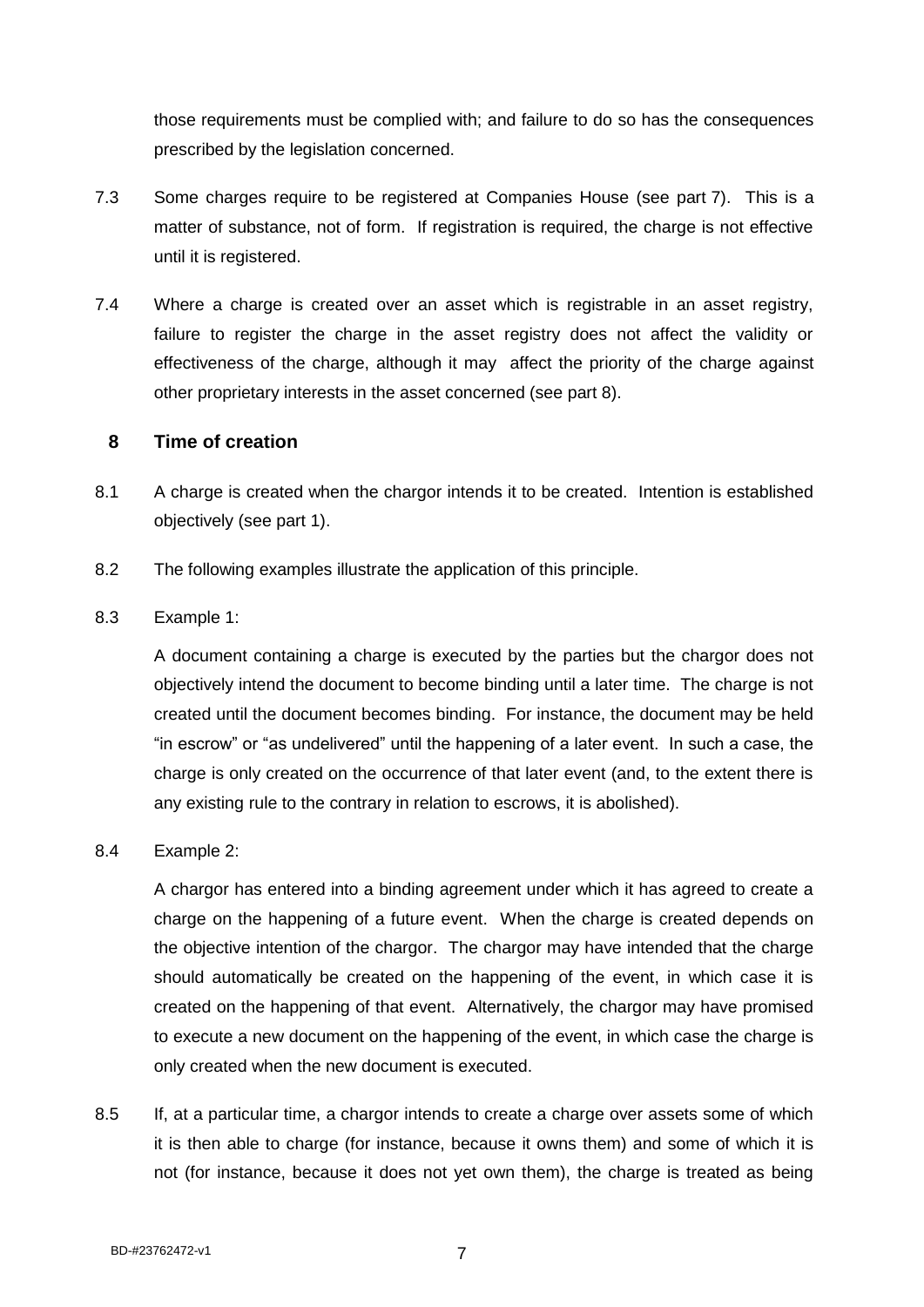created at that time even though some of the assets concerned will not fall within the scope of the charge until later.

- 8.6 If, at a particular time, a chargor intends to create a charge over assets none of which it is then able to charge (for instance, because it does not yet own any of them), the charge is treated as being created at that time even though none of the assets will actually be charged until later.
- 8.7 The following examples illustrate the application of these principles.

### 8.8 Example 3:

A chargor executes a document containing a charge (which it intends to be created immediately) over present and future assets. The charge is created when the document is executed. This means that the charge can immediately be registered (if that is required) and will immediately become effective (subject to any necessary registration), and the priority rules in part 8 will apply accordingly.

#### 8.9 Example 4:

A chargor executes a document containing a charge (which it intends to be created immediately) over assets none of which it is then able to charge. The charge is created when the document is executed. This means that the charge can immediately be registered (if that is required) and will immediately become effective (subject to any necessary registration), and the priority rules in part 8 will apply accordingly.

### <span id="page-12-0"></span>**9 Time of effectiveness**

- 9.1 If a charge has been created which is registrable at Companies House, it only becomes effective on registration at Companies House in accordance with part 7.
- 9.2 If a charge is not registrable at Companies House, it becomes effective on creation.

#### <span id="page-12-1"></span>**10 Recharacterisation**

- 10.1 A charge is now the only type of security interest which can be created by a person under English law.
- 10.2 Mortgages, security assignments, pledges and contractual liens are abolished.
- 10.3 Accordingly, if: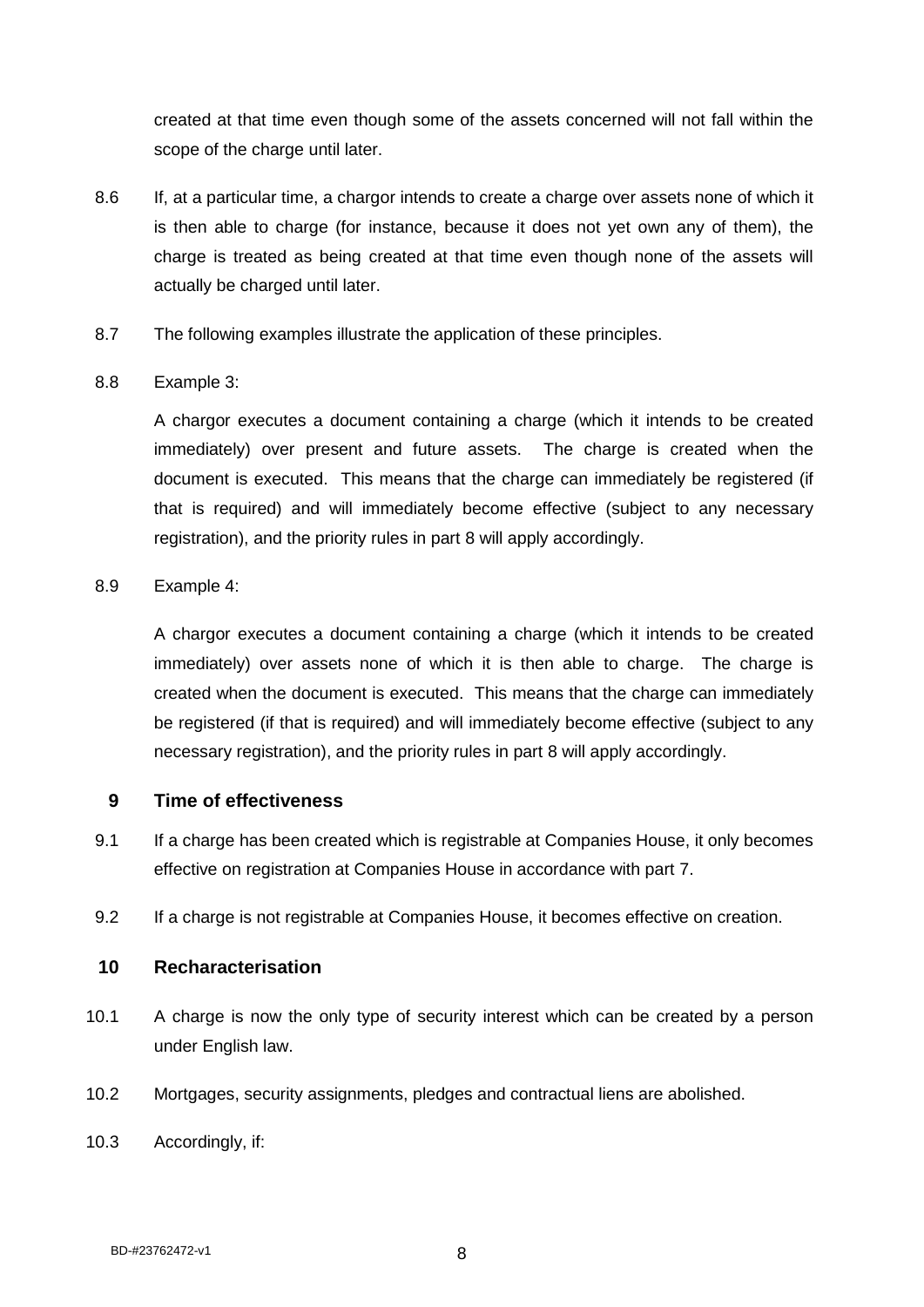- (a) A purports to:
	- (i) transfer a proprietary interest in an asset to B, or,
	- (ii) create a proprietary interest over an asset in favour of B; and
- (b) that proprietary interest secures the performance of a secured obligation,

then it is a charge, regardless of its characterisation by the parties.

- 10.4 The following examples illustrate the application of this principle.
- 10.5 Example 1:

If A purports to pledge goods to B (or to create a contractual lien over them in favour of B), B's interest will be a charge, and not a pledge (or lien).

10.6 Example 2:

If A purports to mortgage an asset to B, B's interest in the asset will be a charge, not a mortgage.

10.7 Example 3:

If A purports to assign an intangible to B in order to secure the payment of a secured obligation, B's interest in the intangible will be a charge, not an assignment.

- 10.8 This Code does not affect security which arises by operation of law.
- 10.9 This Code does not affect security created before it came into force.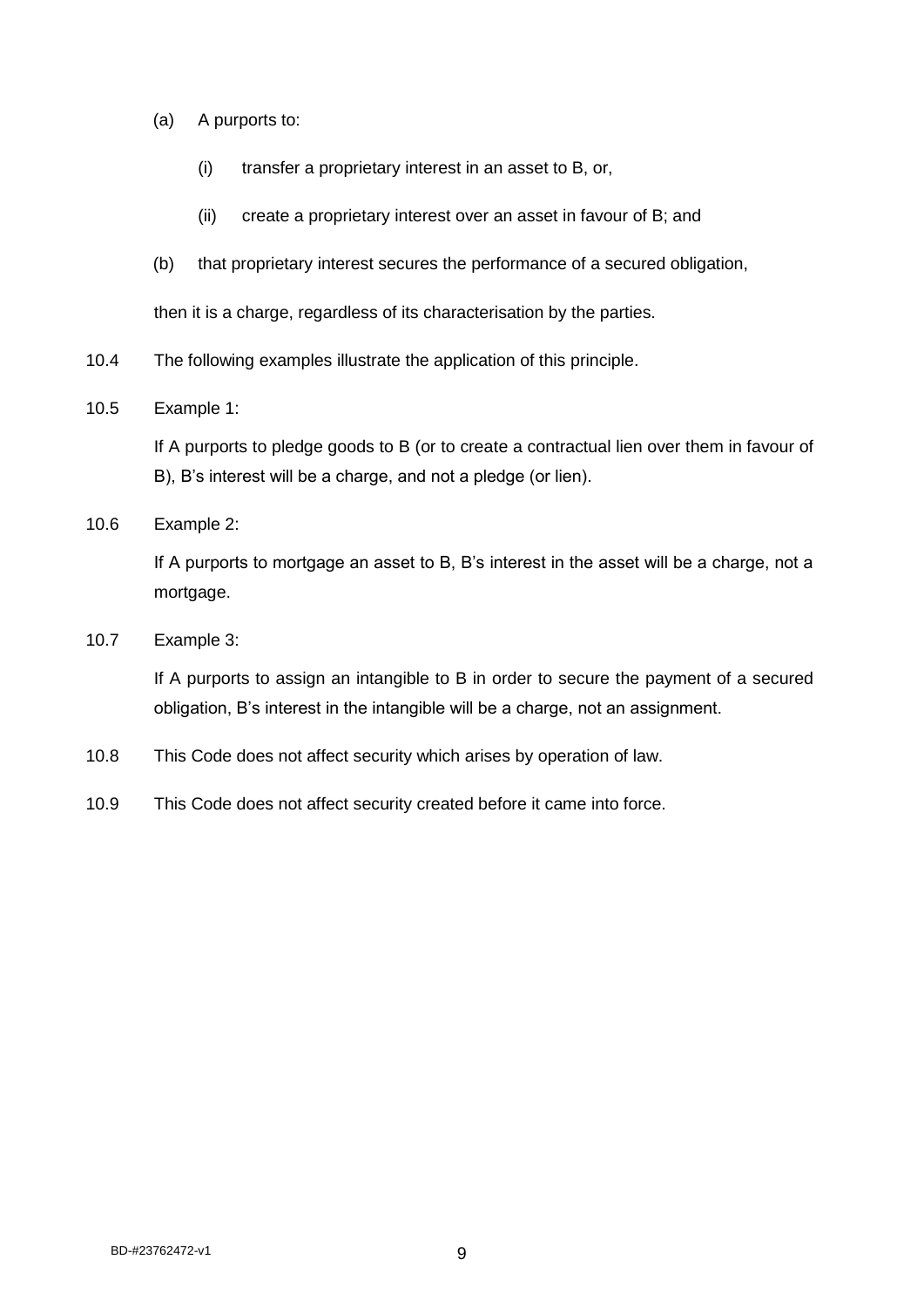### <span id="page-14-0"></span>**PART 3: CHARGED ASSETS**

#### <span id="page-14-1"></span>**11 Charged assets in general**

- 11.1 A chargor can create a charge over any interest which it has, or may have in the future, in a charged asset.
- 11.2 The charged asset can be property of any kind. It does not need to be located in England or governed by English law.
- 11.3 In this Code, property is, for certain purposes, divided into:
	- (a) land: which means land and fixtures;
	- (b) goods: which means any tangible asset which is transferable by delivery, other than fixtures; and
	- (c) intangibles: which means any property other than land or goods (and some intangibles may constitute financial collateral).
- 11.4 The interest can be any collection of rights, liberties, powers and immunities which the chargor has in the charged asset if:
	- (a) it is capable of being transferred or;
	- (b) a proprietary interest can be created over it.
- 11.5 The interest does not, therefore, have to amount to ownership. It can be legal or equitable. It can be outright or by way of security.
- 11.6 The charged asset must be capable of being identified as falling within the scope of the charge when the charge comes to be enforced. It is not necessary to identify it as falling within the scope of the charge at an earlier stage.
- 11.7 A person can create a charge over the benefit of a charge (in other words, a subcharge).
- 11.8 A person can create a charge in favour of a chargee over a receivable owing by the chargee to the chargor.
- 11.9 A company's uncalled capital is property of the company and can be charged by it.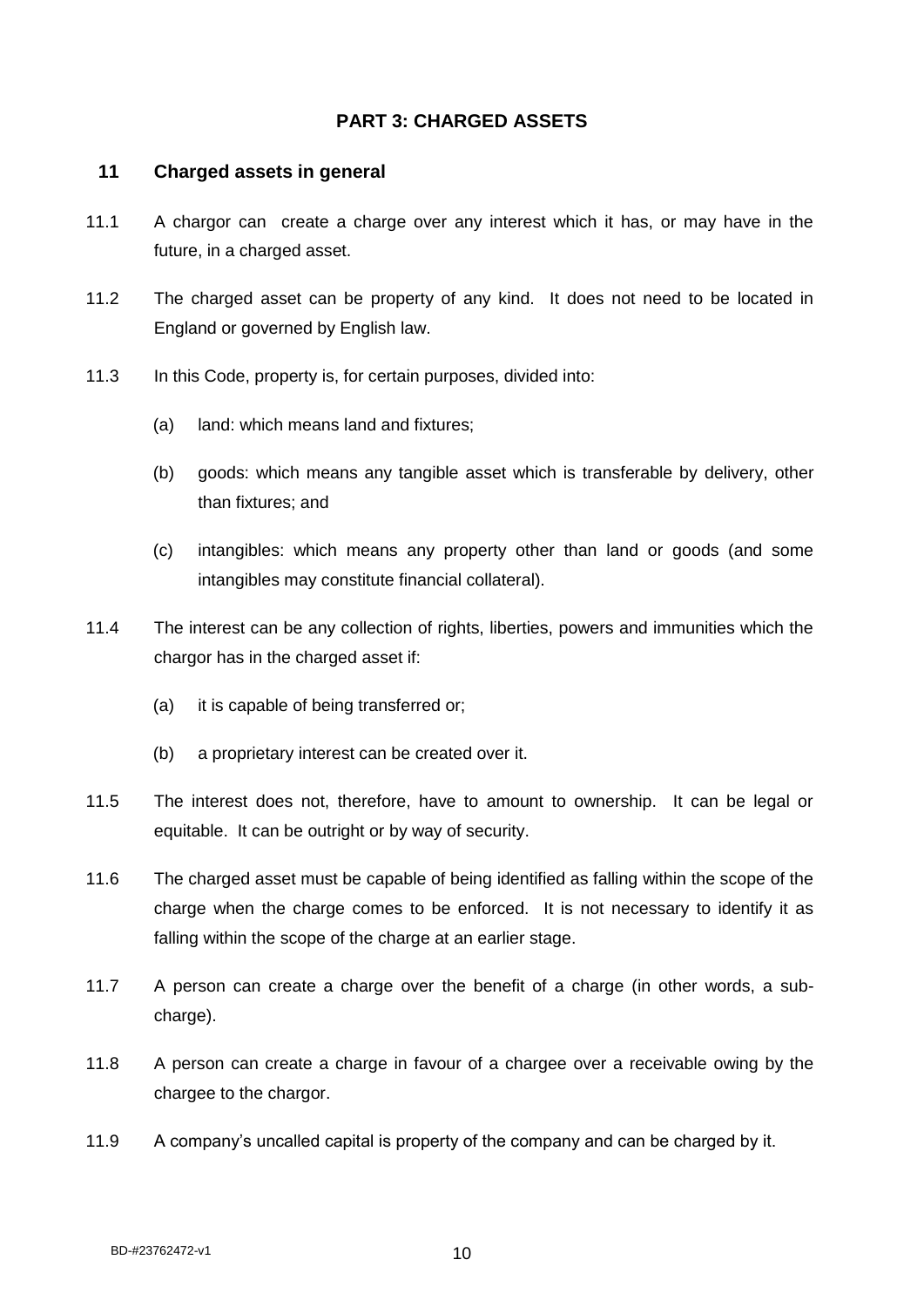### <span id="page-15-0"></span>**12 Future assets**

- 12.1 A chargor can create a charge over any interest which it may subsequently own in a charged asset.
- 12.2 It is not necessary that the chargor has an interest in the charged asset at the time the charge is created. The charge will automatically extend to the asset concerned once the chargor has the power to charge it without the necessity for any other act by the chargor.
- 12.3 A chargor can therefore create a charge over all or any part of its interest in its present and future assets.
- 12.4 A chargor's future assets include assets which it acquires after it has entered into insolvency proceedings. But an asset recovered in an insolvency proceeding of the chargor as a result of the application of the insolvency claw-back provisions (see part 10) is not an asset of the chargor and accordingly cannot be charged by the chargor.

#### <span id="page-15-1"></span>**13 Part of an asset**

- 13.1 A charge can be created over part of an asset if that part which is charged is identifiable.
- 13.2 A charge over a particular percentage or proportion of an asset is identifiable. Unless the charge provides to the contrary or the parties agree to the contrary, the chargee is entitled to all of the proceeds of the asset concerned until the chargee has received an amount equal to its percentage or proportion.

*[Consider specific provisions to deal with pooled assets.]*

### <span id="page-15-2"></span>**14 Extent of charged assets**

- 14.1 A charge over an asset extends to:
	- (a) the proceeds of the disposition of that asset to the extent that they are capable of being traced at law or in equity (regardless of whether or not the chargee has consented to the disposition);
	- (b) the benefit of any insurance contract relating to that asset;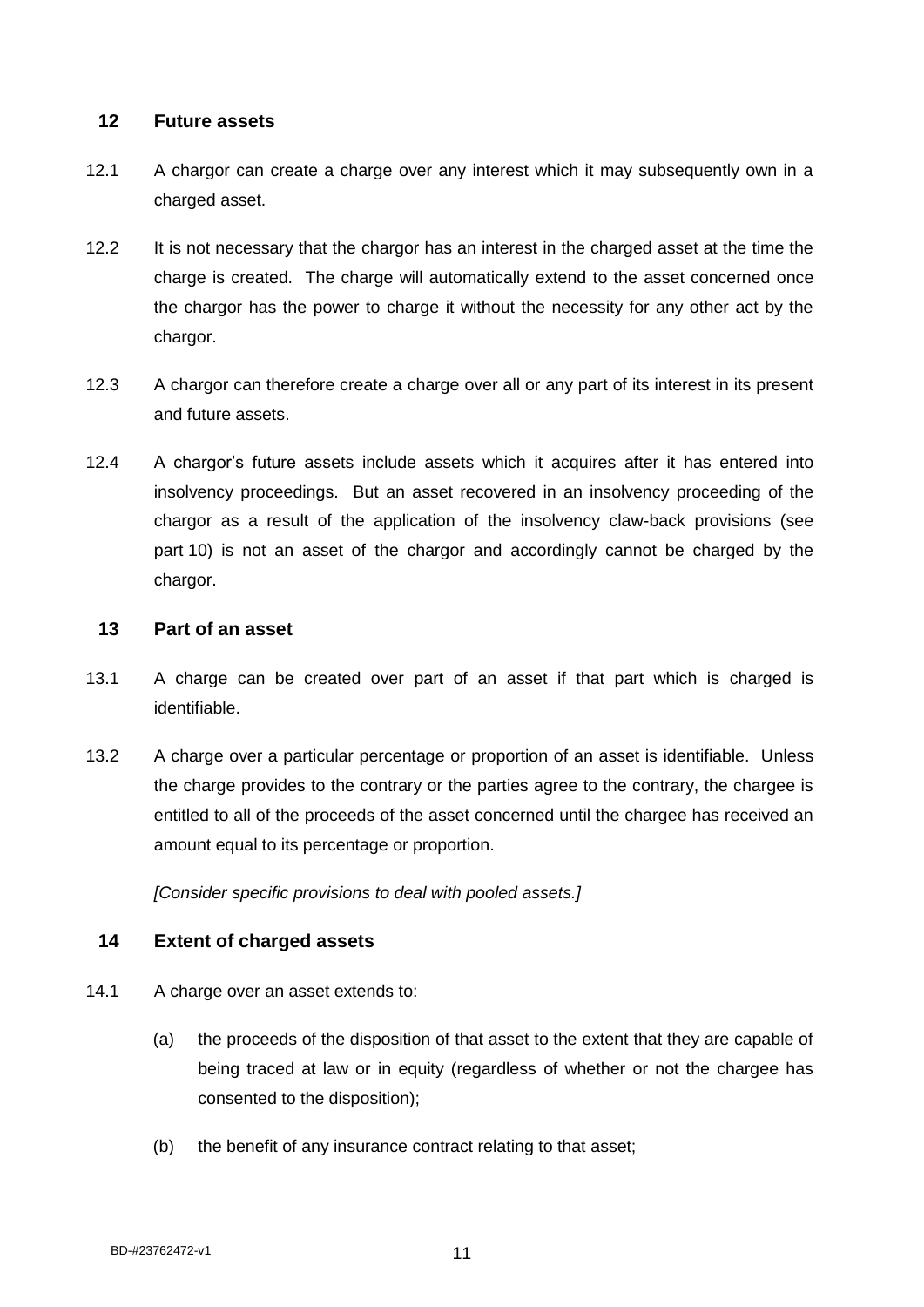- (c) any income deriving from that asset (such as interest, dividends and distributions);
- (d) where the asset consists of a right to receive money, any security for that right, whether that security is proprietary (such as a charge) or personal (such as a guarantee);
- (e) where the asset consists of the benefit of an account, the benefit of any replacement account,

except to the extent that the charge provides to the contrary or the parties agree to the contrary.

14.2 A charge over land extends to fixtures on the land.

### <span id="page-16-0"></span>**15 Receivables**

- 15.1 A receivable is the right which one person (the payee) has to be paid money by another person (the payer). The right can arise under a contract or in any other way; and it can be present, future or contingent. It includes a debt and a claim for damages.
- 15.2 If a payee creates a charge over a receivable, the chargee obtains all of the payee's rights in relation to the receivable until the charge is extinguished, subject to the provisions of this Code.
- 15.3 Accordingly, the chargee can give a good discharge to the payer without the involvement of the payee. To the extent that, as a result of payment, the chargee receives more than is necessary to pay the secured obligations, it holds the balance on trust for the chargor.
- 15.4 It is not a requirement for either the creation or the effectiveness of a charge over a receivable that notice of the charge is given to the payer.
- 15.5 A payer only has notice of a charge if it is actually aware of it. No formalities are required, but constructive notice is not sufficient.
- 15.6 Until the payer has received notice of a charge, it will obtain a good discharge by paying the payee or as the payee has directed. Once the payer has received notice of a charge, it can only obtain a good discharge from the chargee.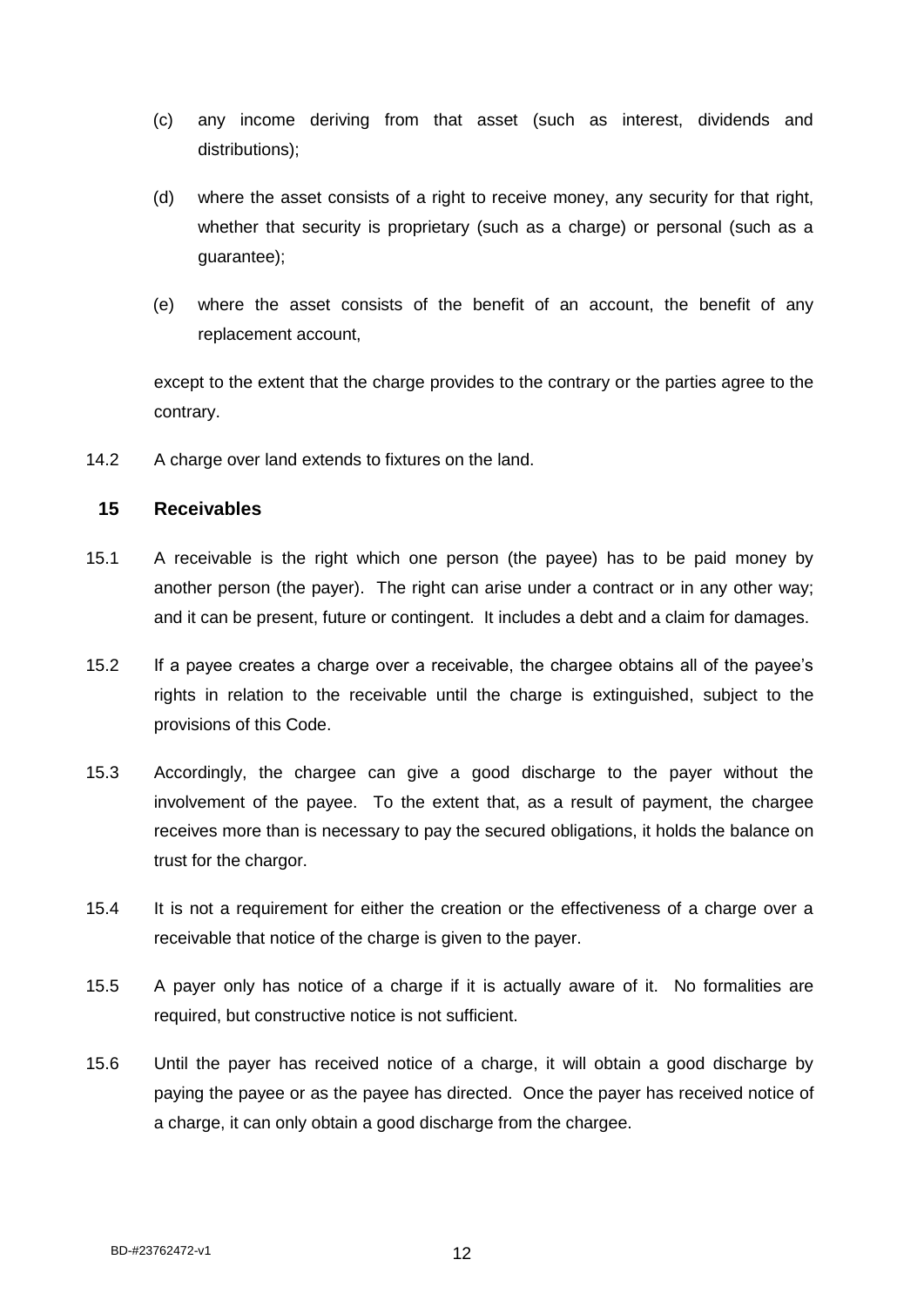- 15.7 Once the payer has received notice of a charge, the chargee can bring legal or arbitration proceedings in its own name against the payer without the involvement of the payee. To the extent necessary to resolve the proceedings, the tribunal concerned will join the payee to the proceedings; and any costs of doing so are payable by the chargee (although it may recover them from the payee if the payee has agreed to pay them or is otherwise liable for them).
- 15.8 The chargee obtains no greater rights to the receivable than the payee has. For instance, if the payment of the receivable is subject to a condition or to a right of set-off under the contract, then the chargee is subject to them in the same way as the payee is.
- 15.9 In addition, the payer can set off against the chargee any cross-claim which it has against the payee if:
	- (a) the cross-claim is so closely connected with the chargee's claim against the payer that it would clearly be unfair for it not to be taken into account; or
	- (b) the cross-claim arises under a contract or other transaction entered into before the payee has received notice of the charge (even if the cross-claim was future or contingent at the time notice was received).
- 15.10 The rights, powers, liberties and immunities of the payer, the payee and the chargee under this section can be varied by agreement between the relevant parties.
- 15.11 *Provisions relating to specific types of asset can be addressed here if required, for instance in relation to registered land, ships and aircraft, intellectual property and particular categories of goods and intangibles.*
- 15.12 *For instance:*

#### **Aircraft Equipment**

To the extent that a charge is created over an asset to which the International Interests in Aircraft Equipment (Cape Town Convention) Regulations 2015/912 apply, this Code is subject to those Regulations.

#### <span id="page-17-0"></span>**16 Contractual restrictions on charging intangible assets**

16.1 The benefit of an intangible asset (for instance, a contract) cannot be charged if it is prohibited by the terms on which the asset is created (for instance, the terms of the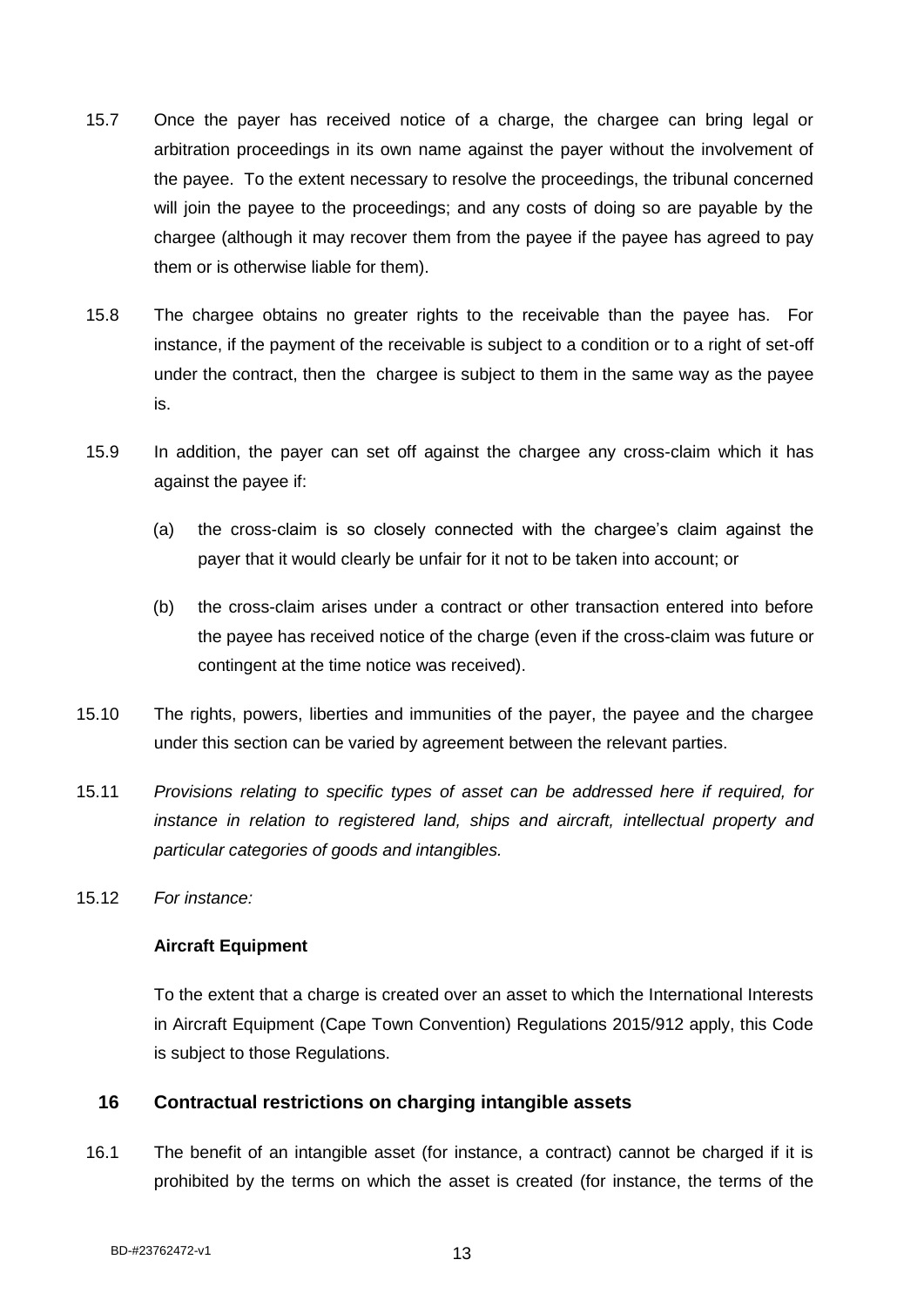contract which creates it), unless it is permitted by other legislation (such as the Small Business, Enterprise and Employment Act 2015).

- 16.2 This is the case even if the prospective chargee is unaware of the restriction.
- 16.3 Whether or not the creation of a charge is prohibited by the terms of a contract is a matter of interpretation of the contract concerned. The question is whether it is the objective common intention of the parties that a charge is prohibited.
- 16.4 If the terms of a contract do prohibit the creation of a charge over all or any part of the benefit of a contract, then:
	- (a) unless it is permitted by other legislation, any purported charge is, to the extent of the prohibition, invalid;
	- (b) the purported charge is not, of itself, a breach of the contract by the chargor; and
	- (c) if the chargor has agreed to create the charge, the invalidity of the charge may result in a personal claim by the intended chargee against the chargor for breach of contract.
- 16.5 For example, if:
	- (a) A has entered into a contract with C under which A is entitled to a receivable from C;
	- (b) the contract contains a prohibition on A creating a charge over the receivable without C's consent;
	- (c) C has not consented; and
	- (d) A purports to charge the receivable to B,

then:

- (i) unless the prohibition is ineffective under other legislation, the purported charge is invalid, and B therefore obtains no proprietary interest in the receivable;
- (ii) the purported charge is not of itself a breach of A's contract with C; and
- (iii) B may have a personal claim for breach of contract against A, depending on the terms of its contract with A.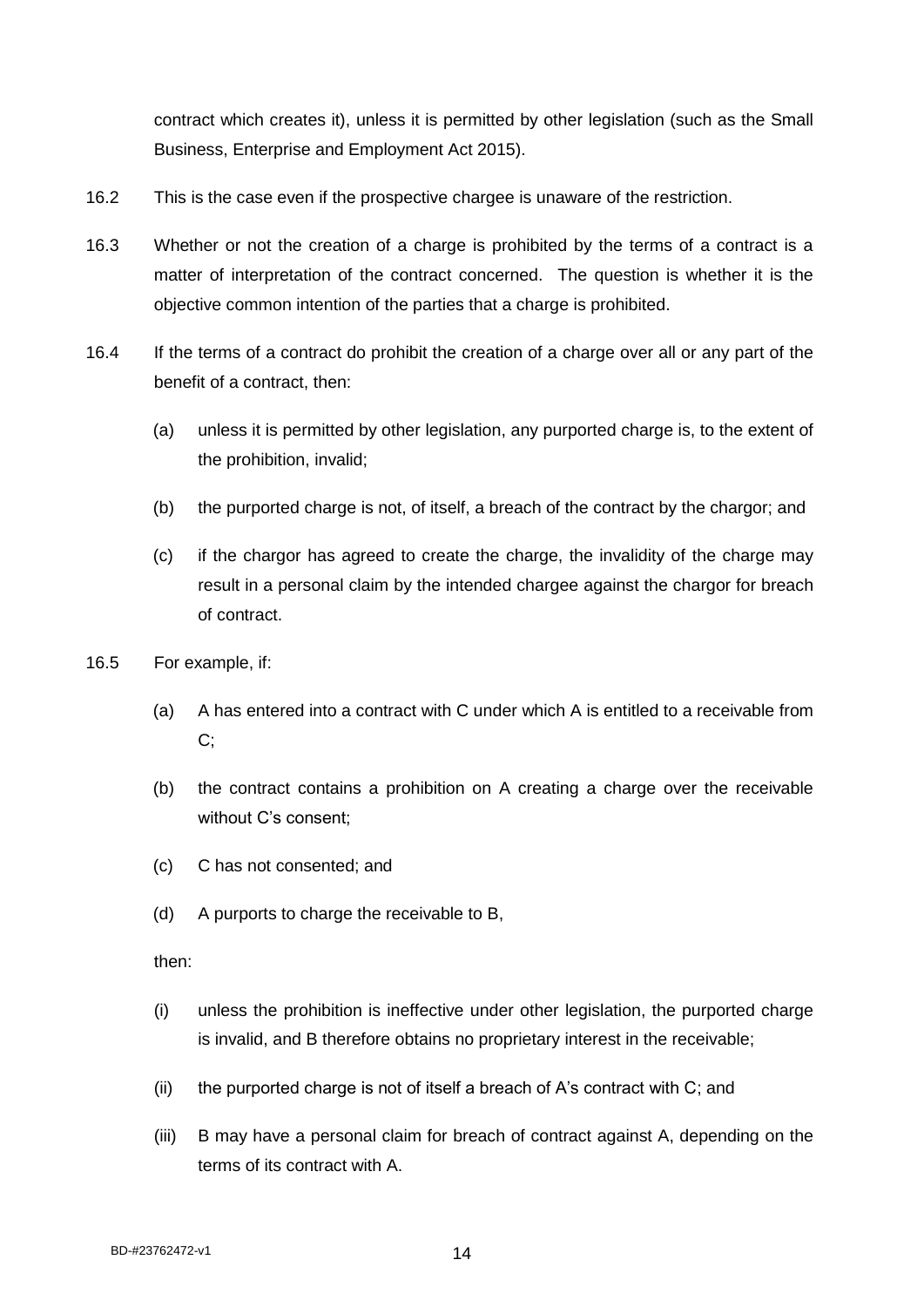### <span id="page-19-0"></span>**17 Contractual restrictions on charging other assets**

- 17.1 The validity of a charge is not affected by any other contractual restriction on the creation of a charge by a chargor.
- 17.2 This is the case even if the chargee is aware of the restriction.
- 17.3 This does not affect any personal claim for breach of contract which the chargor may be liable for.
- 17.4 If the chargee had actual knowledge of a contractual prohibition on the creation of the charge at the time the charge was created, and it deliberately encouraged the chargor to breach that provision, the chargee is liable in tort for the loss suffered by the person in whose favour the prohibition was given. The chargee has no other liability of any kind (for instance, in tort or in equity) if it takes a charge in breach of a constructual restriction of this kind.
- 17.5 For example, if:
	- (a) A is the owner of goods and agrees with C that he will not charge the goods; and
	- (b) A purports to charge the goods to B,

then:

- (i) the purported charge is valid;
- (ii) in the limited circumstances described above, C may have a personal claim against B in tort to recover any loss which C has suffered as a result of the charge being created in breach of the prohibition (and, if it finds out in time, it may be able to get an injunction);
- (iii) unless those limited circumstances apply, C will have no claim against B in relation to the charge; and
- (iv) C will have a personal claim against A for breach of contract for the loss which C has suffered as a result of the charge being created in breach of the prohibition.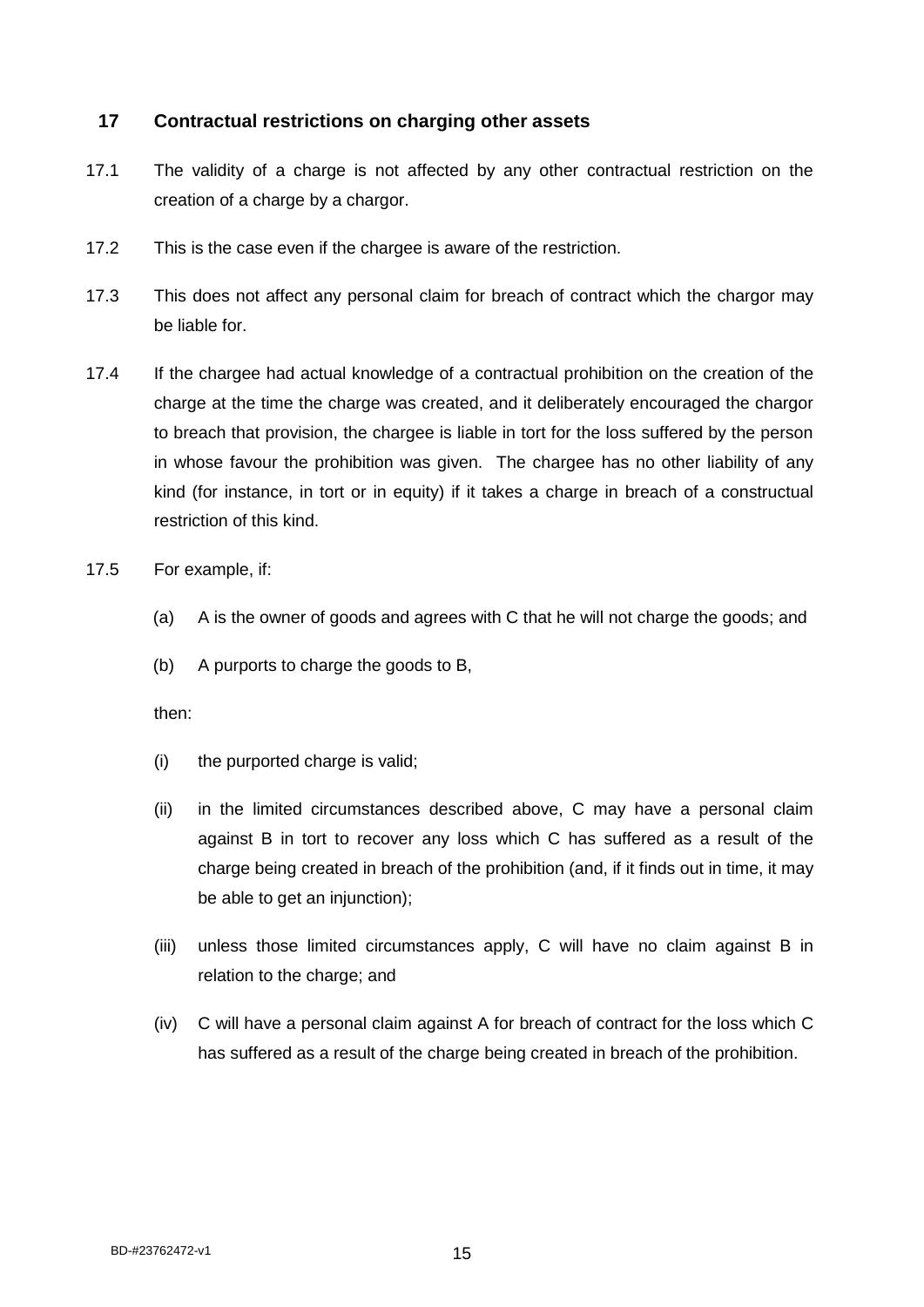### <span id="page-20-0"></span>**PART 4: SECURED OBLIGATIONS**

### <span id="page-20-1"></span>**18 Secured obligations**

- 18.1 The secured obligation can be any obligation or liability of any kind of any person. It can be an obligation to pay money, but it does not have to be. It can be present, future or contingent. It does not have to be owed by the chargor.
- 18.2 The identity and extent of the secured obligation depends on the objective intention of the chargor (see part 1).
- 18.3 The scope of the secured obligation must be capable of being identified when the charge comes to be enforced. It is not necessary to identify it at an earlier stage.
- 18.4 For example, a secured obligation may include a liability to pay all money from time to time owing:
	- (a) to a particular person or class of persons; or
	- (b) under a particular agreement or class of agreements.

#### <span id="page-20-2"></span>**19 Facility amendments**

19.1 Except to the extent that the parties agree to the contrary, a liability (however it is expressed) to pay all money (or money of a particular description) from time to time owing under a particular agreement extends to all amounts (or amounts of that description) owing under that agreement as it may be amended from time to time, even if the amendment is fundamental (for instance, by increasing the amount of the facility to any extent, by changing the purpose of the facility concerned or by changing the identity of the persons providing the facility).

#### <span id="page-20-3"></span>**20 "All moneys" clauses**

- 20.1 Except to the extent that the parties agree to the contrary, if A undertakes to pay all money or obligations or liabilities due or owing or incurred to B (or enters into the same type of undertaking in different words), that undertaking extends to every monetary liability of any kind from time to time owing by A to B. This includes monetary liabilities owing by A to B which are:
	- (a) future or contingent, as well as present;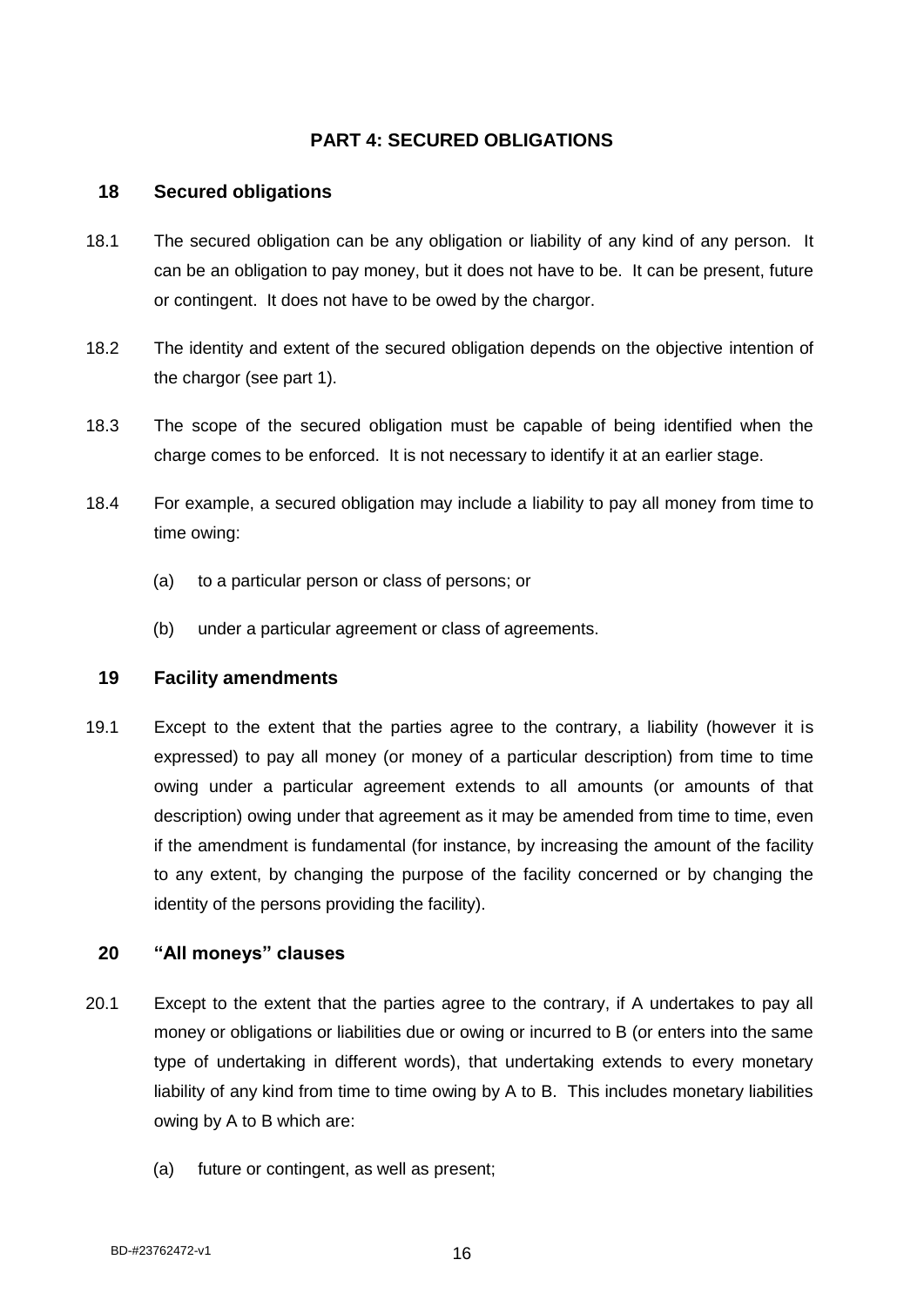- (b) joint, as well as several;
- (c) payable as a guarantor, as well as payable as a principal debtor;
- (d) to pay damages, as well as debts; and
- (e) to pay amounts originally owed to a third party but which have been acquired by B, as well as amounts originally owing to B.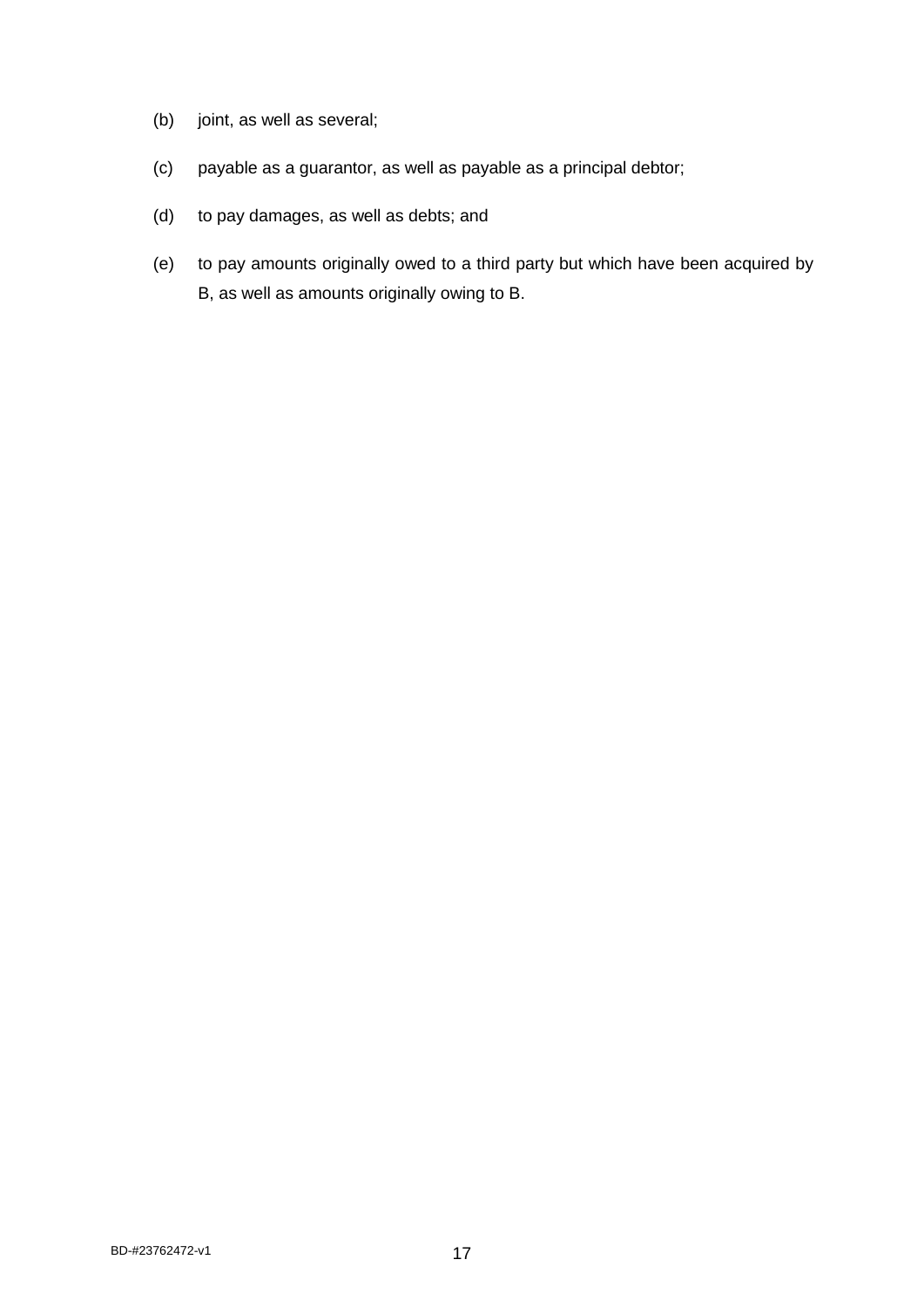### <span id="page-22-0"></span>**PART 5: THE PARTIES TO A CHARGE**

### <span id="page-22-1"></span>**21 The principles**

- 21.1 The parties to a charge consist of the chargor (who creates the charge) and the chargee (in whose favour the charge is created).
- 21.2 If a charge is created over land in which the chargor does not yet have a proprietary interest (future land), it must be contained in a document and executed by the chargor and the chargee in accordance with the requirements of section 2 of the Law of Property (Miscellaneous Provisions) Act 1989.
- 21.3 If a charge over any asset other than future land is created by a document, it must be executed by the chargor or the chargor must agree to it in some other way.
- 21.4 It is not necessary for the chargee to execute a charge over any asset other than future land unless the charge contains an obligation on the chargee and the agreement of the chargee to that obligation is evidenced by its execution of the document.
- 21.5 Other persons may be parties to a document which creates a charge.
- 21.6 The same document may contain more than one charge.

### <span id="page-22-2"></span>**22 The chargor**

22.1 A charge can be created by any person, subject to the limitations contained in this part and to any limitations contained in other legislation.

### <span id="page-22-3"></span>**23 Natural persons as chargors**

- 23.1 A resident natural person cannot create a charge over goods unless:
	- (a) it is a possessory charge (see part 7); or
	- (b) it secures a loan made to the chargor to acquire the goods, and the secured obligations do not consist of more than the amount from time to time owing in respect of the loan (including interest, costs and other ancillary amounts payable in connection with the loan); or
	- (c) the chargor is a member of a partnership or a limited partnership and the charged assets do not extend beyond the assets of the partnership concerned; or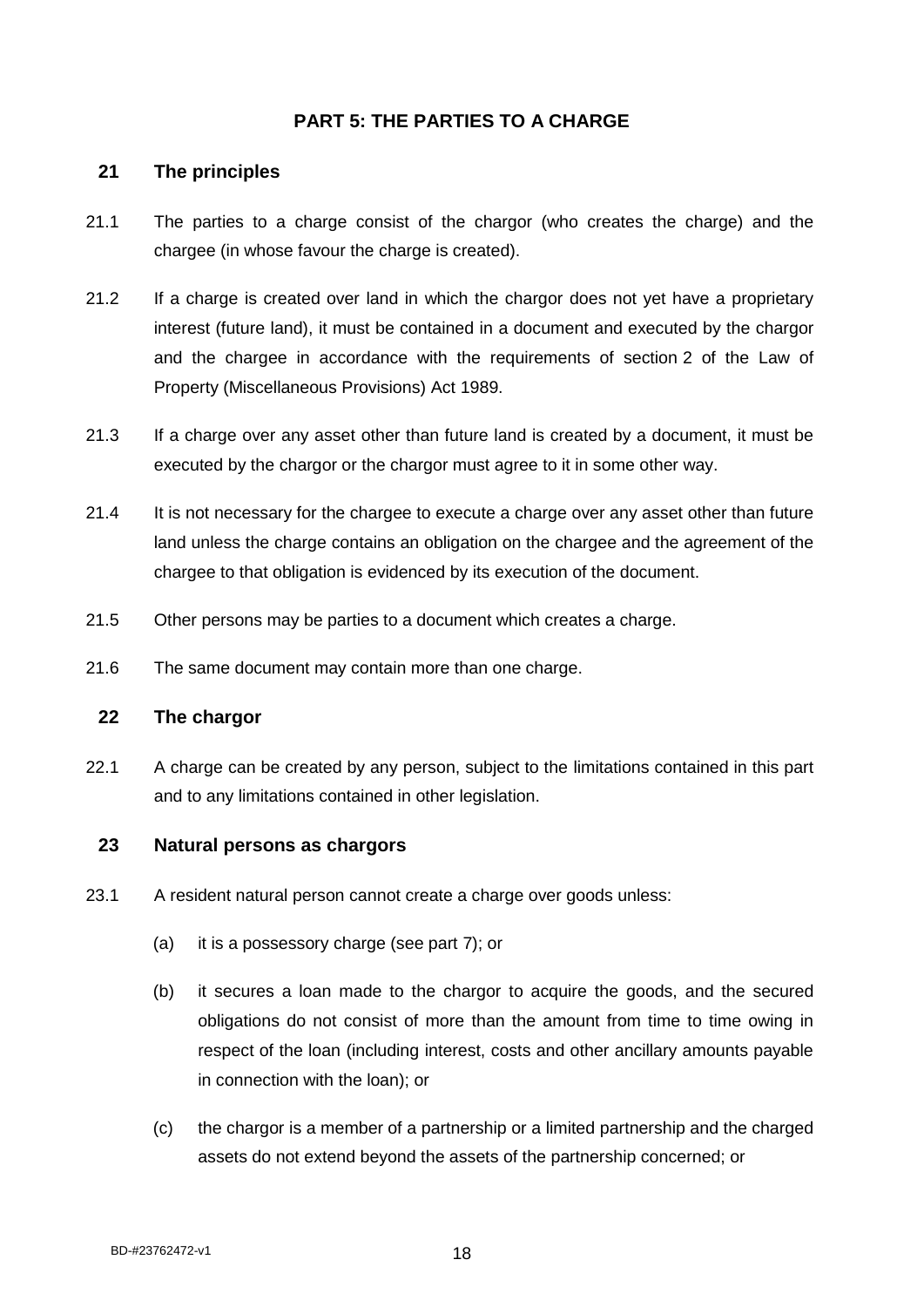- (d) the chargor is carrying on business as a sole trader and the charged assets do not extend beyond the assets of the business concerned.
- 23.2 A resident natural person is a natural person who has lived in the United Kingdom for at least two hundred days in the year immediately preceding the creation of the charge.

*[A clear rule is needed to establish who is, and is not, resident. This is an initial starting point for a discussion of what is appropriate.]*

23.3 The location of the charged assets and the governing law of the charge are irrelevant to the interpretation of this provision.

### <span id="page-23-0"></span>**24 The chargee**

- 24.1 The chargee can be:
	- (a) the creditor or creditors to whom the obligation secured by the charge is owed (the creditors); or
	- (b) another person (such as a trustee) on behalf of the creditors.
- 24.2 The creditors must be capable of being identified when the charge comes to be enforced. It is not necessary to identify them at an earlier stage.
- 24.3 A person can hold the benefit of security on behalf of any number of present, future or contingent creditors.
- 24.4 The rights, powers, liberties and immunities of that person and the creditors between themselves can be established and varied by agreement between them.

*[Consider partnerships, trustees and agents as chargors.]*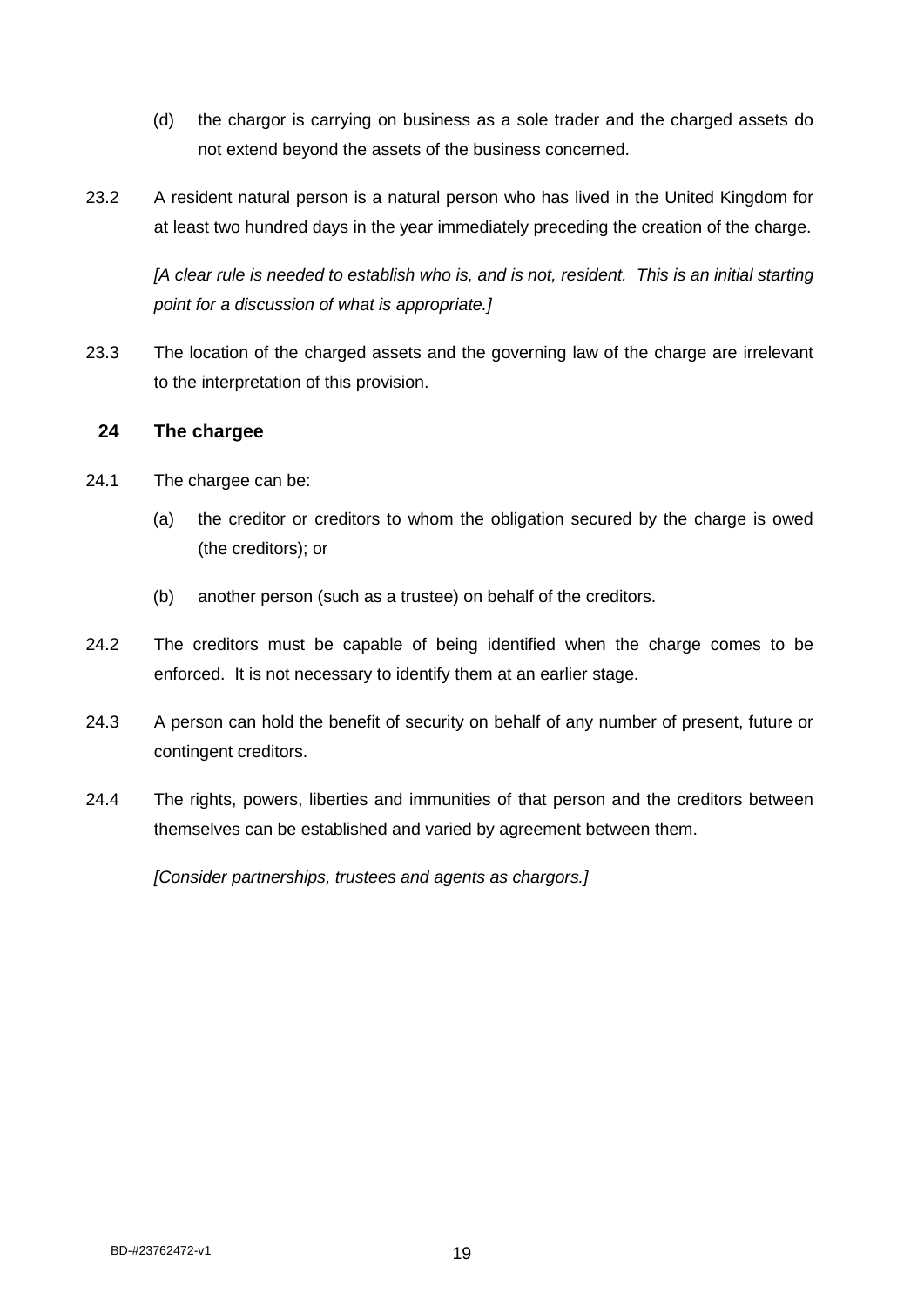### <span id="page-24-0"></span>**PART 6: THE TERMS OF A CHARGE**

#### <span id="page-24-1"></span>**25 The principle**

- 25.1 Subject to the provisions of this Code and of any other relevant laws and regulations (such as those concerning consumers), the terms of the charge can be agreed between the parties from time to time.
- 25.2 For instance, subject to those limitations, the parties can agree:
	- (a) the rights, powers, liberties and immunities of the parties before enforcement;
	- (b) the chargee's powers of enforcement; and
	- (c) the rights, powers, liberties and immunities of the parties on and after enforcement.

#### <span id="page-24-2"></span>**26 Powers of the chargor**

- 26.1 The powers of the chargor to deal with the charged assets during the continuance of the charge can be agreed between the parties in accordance with the preceding section.
- 26.2 In the absence of agreement, the chargor has the power to deal with the charged assets in any way (including by taking possession of them, using them, receiving income from them or disposing of them) until the charge is enforced, except that the chargor cannot:
	- (a) create another charge over any of the charged assets;
	- (b) where the chargor carries on a business, dispose outright, or create an outright proprietary interest over, any of the charged assets which are fixed assets (see part 8);
	- (c) where the chargor does not carry on a business, dispose outright, or create an outright proprietary interest over, any charged assets;
	- (d) take possession of assets which are the subject of a possessory charge; or
	- (e) deal with the charged assets fraudulently (in the sense of dishonestly).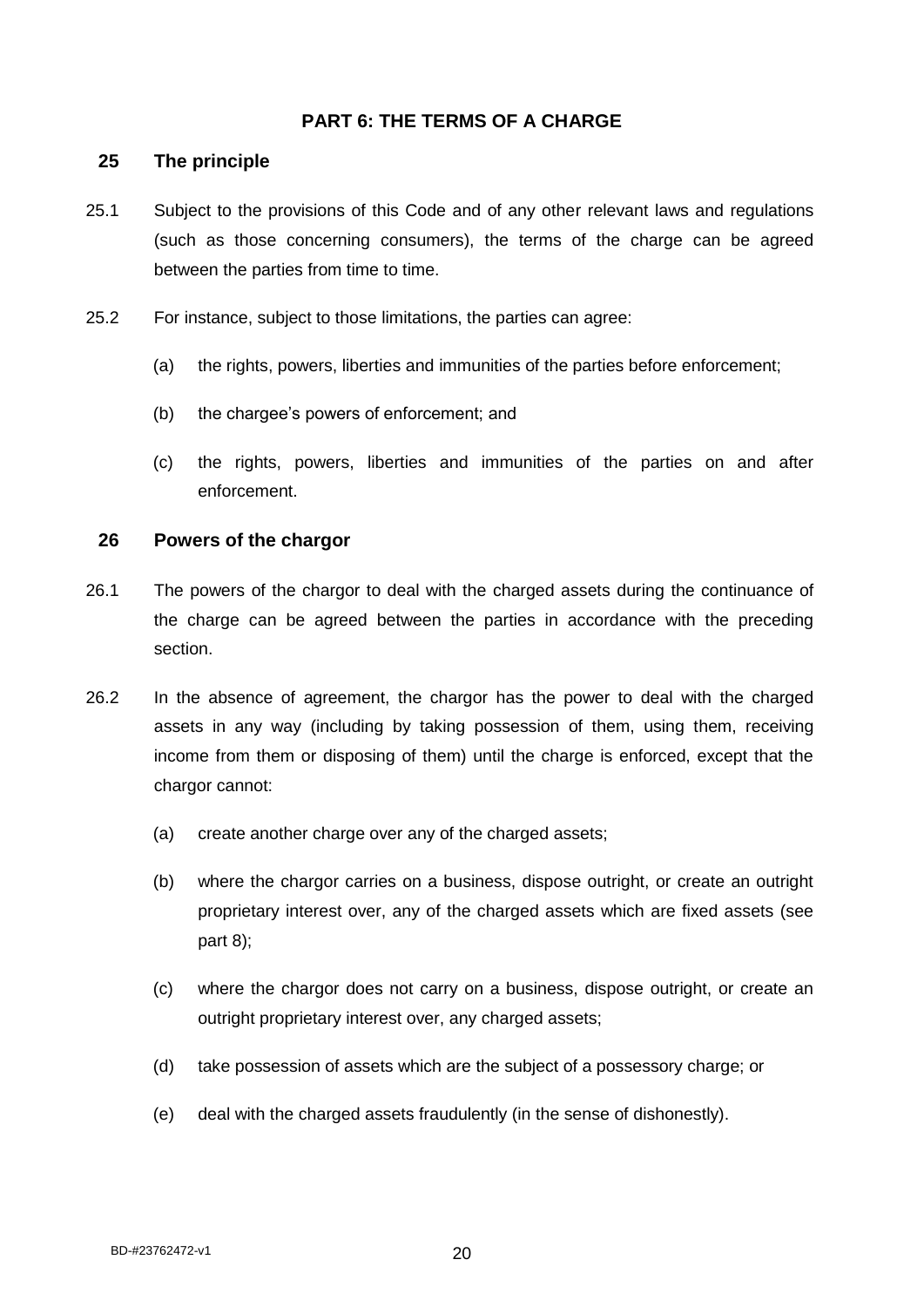### <span id="page-25-0"></span>**27 Clogs on the equity of redemption**

- 27.1 The doctrine of "clogs on the equity of redemption" is abolished to the extent that it limits the freedom of the parties to a charge to determine its terms.
- 27.2 For example, neither of the following is invalid solely on the ground that it is a clog on the equity of redemption:
	- (a) an option for the chargee to purchase charged assets; or
	- (b) an undertaking by the chargor in favour of the chargee which extends beyond the period of the charge.
- 27.3 This does not affect the chargor's residual interest in the charged asset (see part 1) or the ability of the chargor to recover the charged assets once the secured obligation has been extinguished (for instance by performance).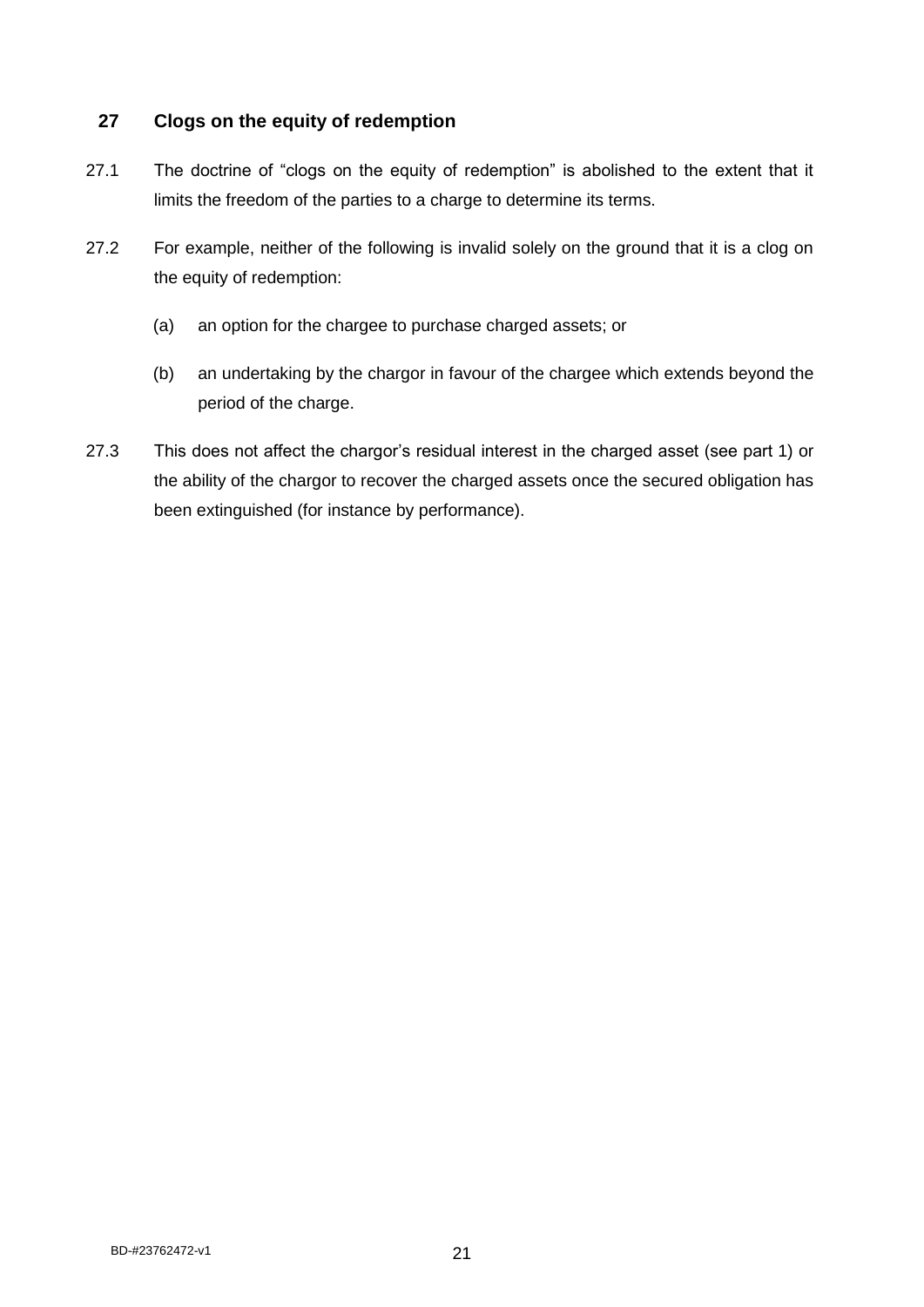### <span id="page-26-0"></span>**PART 7: REGISTRATION**

#### <span id="page-26-1"></span>**28 The scope of this part**

- 28.1 This part provides for the registration of certain charges (described as registrable charges) created by UK businesses. Such charges do not become effective until they are registered.
- 28.2 It also enables the registration of charges created by UK businesses which are not registrable charges, and also of receivables financing agreements entered into by UK businesses. Charges and agreements of this kind do not require registration to be effective, but they may be registered if the parties wish.
- 28.3 A UK business is any of the following:
	- (a) a UK-registered company within the meaning of section 1158 of the Companies Act 2006;
	- (b) a company incorporated by statute or created by Royal charter in any part of the United Kingdom;
	- (c) a limited liability partnership registered in any part of the United Kingdom;
	- (d) a partnership or limited partnership which is created under the law of any part of the United Kingdom;
	- (e) resident natural person who is carrying on business as a sole trader.
- 28.4 The registrar is the Registrar of Companies.

### <span id="page-26-2"></span>**29 Registrable charges**

- 29.1 Every charge created by a UK business is a registrable charge unless it is an exempt charge.
- 29.2 An exempt charge is:
	- (a) a possessory charge; or
	- (b) a financial collateral charge; or
	- (c) a rent deposit charge; or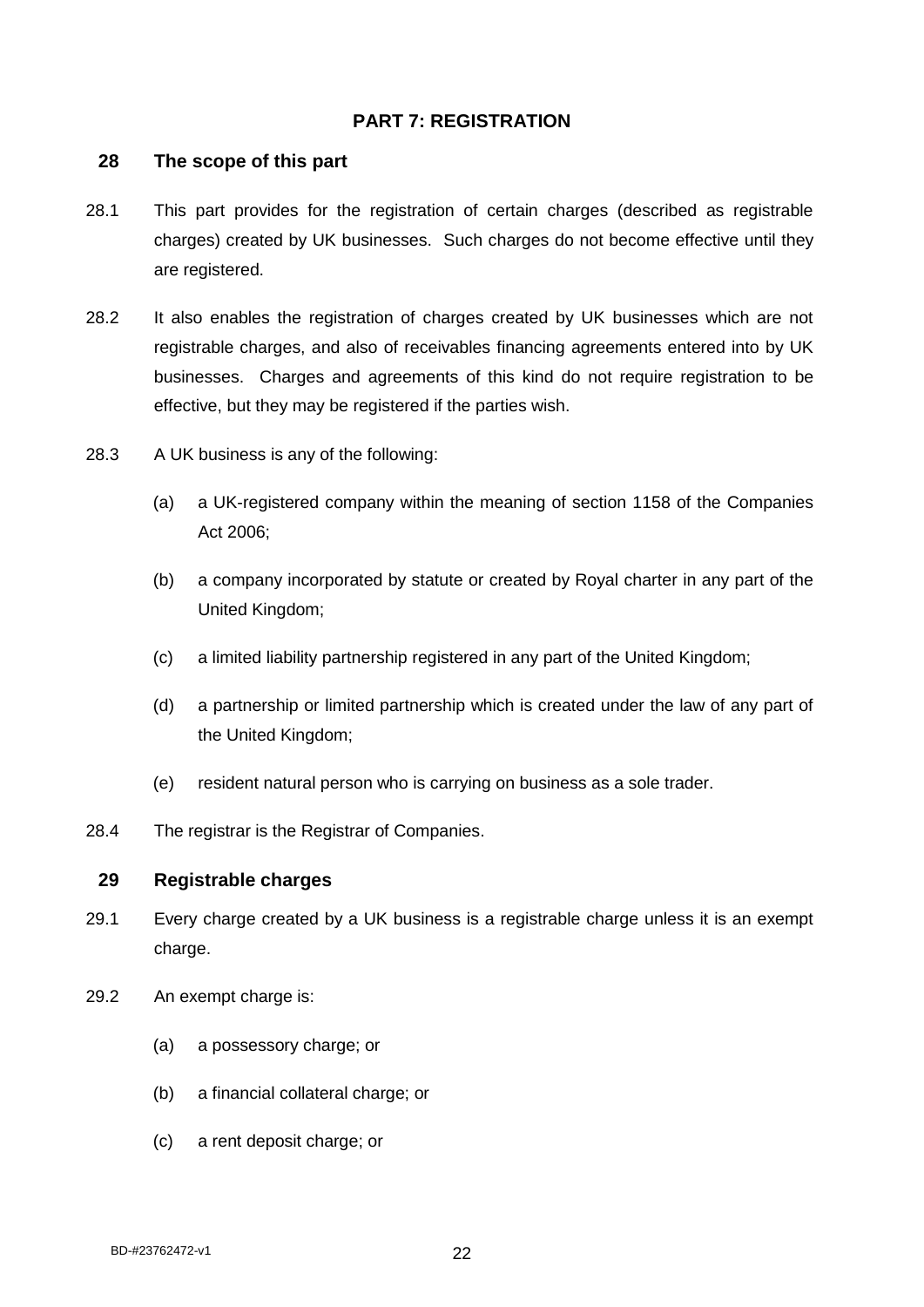- (d) a Lloyd's charge; or
- (e) a central bank charge; or
- (f) a charge which is exempt from registration under this Code as a result of other legislation.
- 29.3 A charge is not created by a UK business if:
	- (a) the charge arises by operation of law; or
	- (b) the UK business acquires an asset which is already subject to the charge; or
	- (c) the UK business is the owner of property and, in connection with a dealing with that property, it retains an interest in the property to secure the payment of a secured obligation.

#### <span id="page-27-0"></span>**30 Possessory charge**

- 30.1 A charge is a possessory charge to the extent that the chargee has possession of the charged assets at the time the issue is to be determined.
- 30.2 A person has possession of charged assets if:
	- (a) they are goods, and it has physical possession of them; or
	- (b) they are goods, and it has possession of them by attornment; or
	- (c) they are goods or intangibles, and it has documentary possession of them.
- 30.3 A person (A) has possession of goods by attornment if:
	- (a) someone other than the chargor or the chargee (B) has physical possession of them; and
	- (b) at the request of the chargor, B has acknowledged to A that B holds them on behalf of A.

The acknowledgement can be in writing, but does not have to be.

30.4 A person has documentary possession of goods or intangibles if: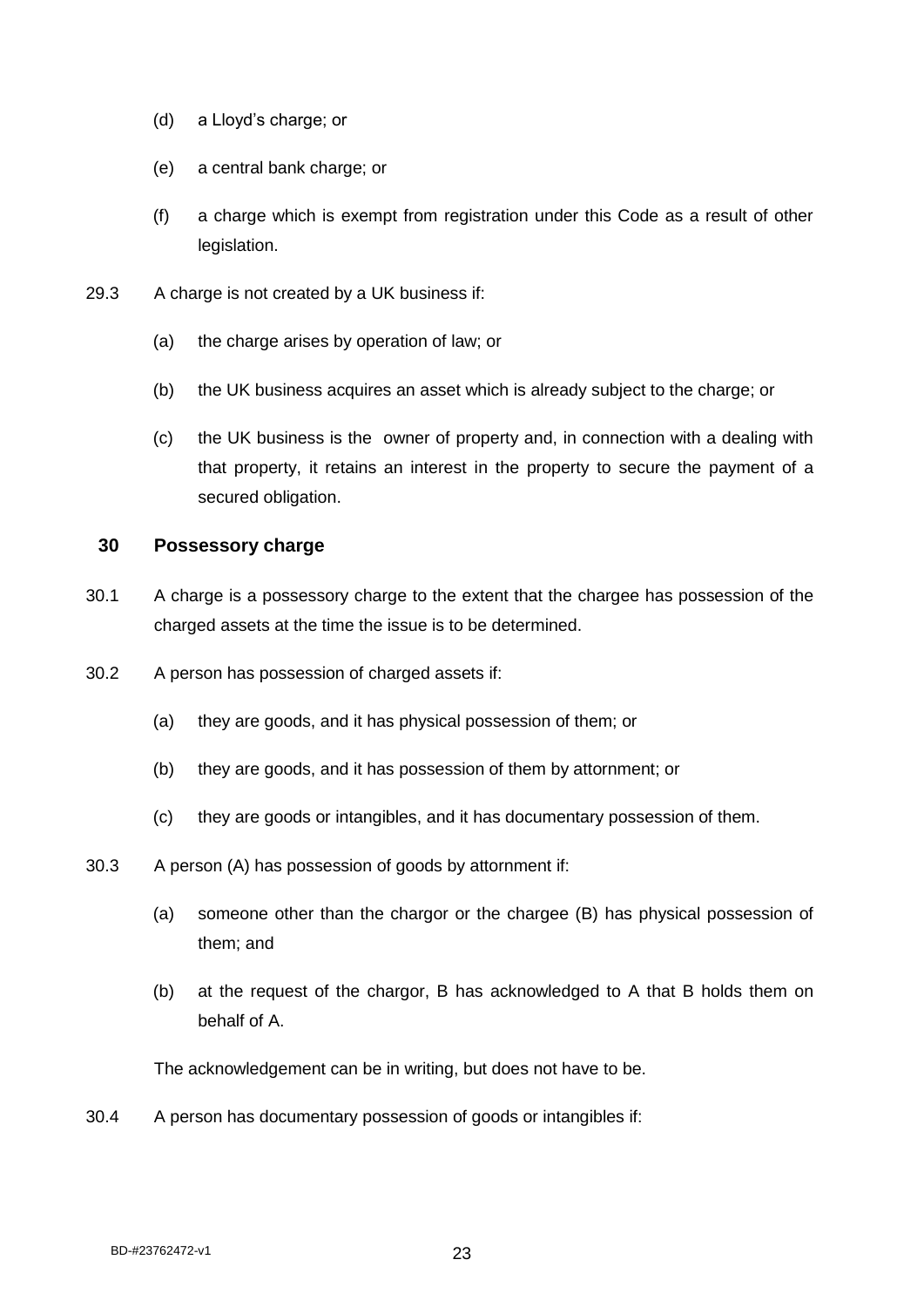- (a) it has physical possession of a document of title to them (for instance, a bill of lading, a bearer security or a negotiable instrument); and
- (b) that document is either made out to bearer or made in favour of the person concerned (whether initially or by endorsement).
- 30.5 A person who has possession of charged assets does not lose that possession only because:
	- (a) the assets are taken from it without its consent; or
	- (b) the assets are sub-charged by that person to someone other than the chargor with the consent of the chargor; or
	- (c) the assets are delivered to the chargor for the purpose of sale and on the basis that the net proceeds of sale are held on trust for the chargee.

### <span id="page-28-0"></span>**31 Financial collateral charge**

- 31.1 A charge is a financial collateral charge if it arises under a security financial collateral arrangement.
- 31.2 Security financial collateral arrangement has the meaning given to it in The Financial Collateral Arrangements (No 2) Regulations 2003 (SI 2003/3226) as amended from time to time.

### <span id="page-28-1"></span>**32 Rent deposit, Lloyds and central bank charges**

- 32.1 A rent deposit charge is a charge in favour of a landlord on a cash deposit given as security in connection with the lease of land.
- 32.2 A Lloyd's charge is a charge created by a member of Lloyd's (within the meaning of the Lloyd's Act 1982) to secure its obligations in connection with its underwriting business at Lloyd's.
- 32.3 A central bank charge is a charge which falls within section 252 of the Banking Act 2009, as amended from time to time.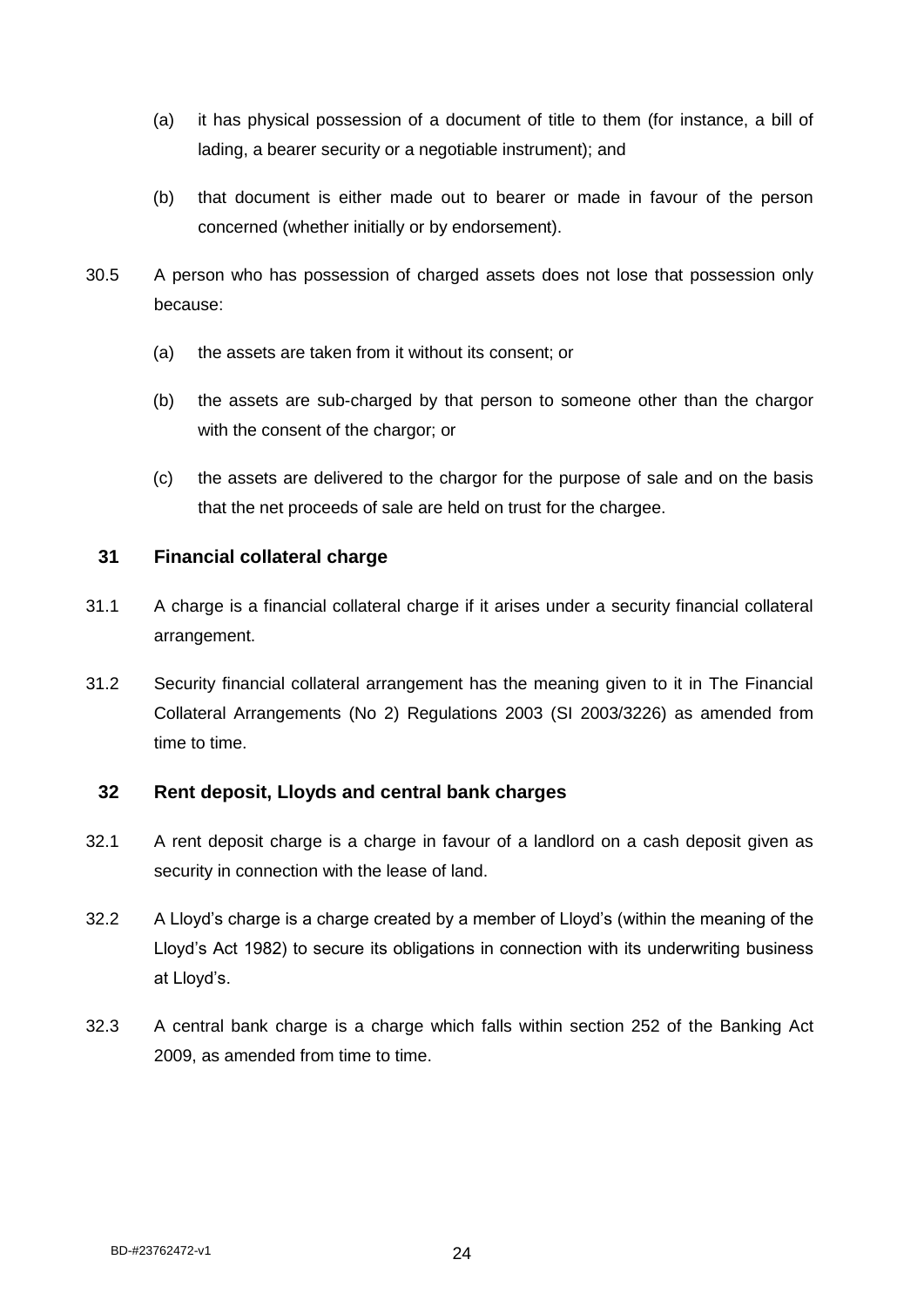### <span id="page-29-0"></span>**33 Registration procedure for charges**

- 33.1 Where a UK business has created a charge (whether it is a registrable charge or an exempt charge), the chargee, the chargor or a person acting on behalf of either of them (a registrant) may deliver to the registrar:
	- (a) a certified copy of the document which created the charge (or, if there is no such document, evidence of the creation of the charge); and
	- (b) a document specifying:
		- (i) the registered name and number of the chargor;
		- (ii) the name of the chargee;
		- (iii) the date of creation of the charge; and
		- (iv) whether the charge is expressed to cover all, or substantially all, of the present and future assets of the chargor.
- 33.2 The certified copy of the document which created the charge can be redacted to omit:
	- (a) personal information relating to an individual (other than the name of the individual);
	- (b) the number or other identifier of a bank or securities account;
	- (c) a signature.
- 33.3 The charge becomes registered on receipt by the registrant of an email confirmation that the registrar has received those documents at a particular time. *[It is intended that this will be automatic, and can happen outside business hours.]*
- 33.4 That confirmation is conclusive evidence that the charge has been duly registered and of the time of registration.

### <span id="page-29-1"></span>**34 The effect of registration**

34.1 A registrable charge becomes effective on registration.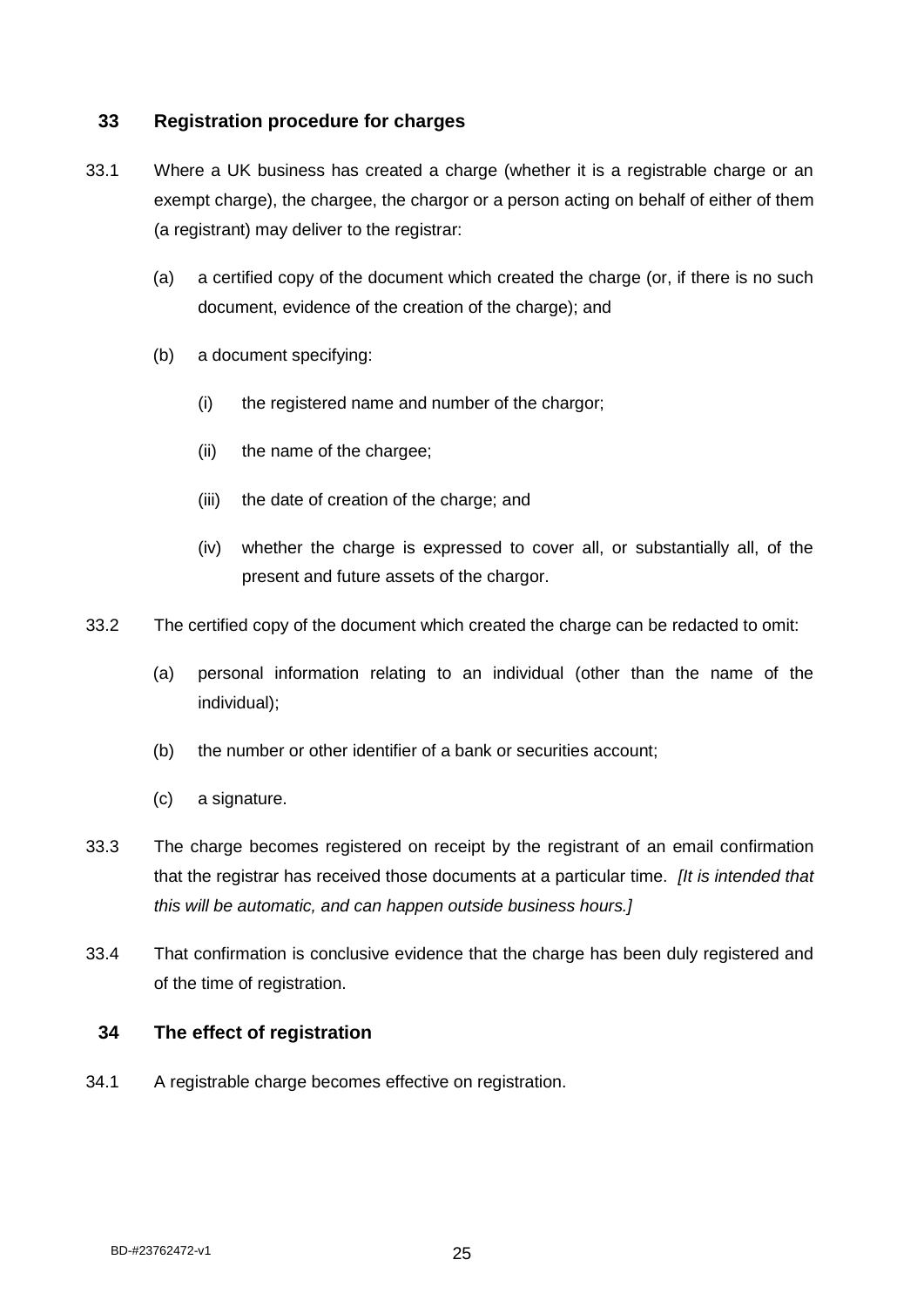34.2 This means that, until it has been registered, the document creating the charge only creates personal rights. The proprietary rights created by the charge only come into existence on registration.

*[This envisages that registration will be effected electronically and will be automatic. It would be possible to introduce priority searches if that were thought useful.]*

34.3 An exempt charge becomes effective on creation. It does not require to be registered to become effective, but it can be registered if the parties wish to do so (for instance, because there may be uncertainty about whether the charge is exempt, or for reasons of priority (see part 8)).

#### <span id="page-30-0"></span>**35 Amendments to charges**

- 35.1 If an amendment to a registrable charge extends the scope of the charged assets or of the secured obligations, it requires to be registered in accordance with this part 7 because, to the extent that it does so, it creates a new charge.
- 35.2 If any other amendment is made to a charge which has been registered, the registrant may deliver a certified copy of the amendment to the registrar, who may register it. Whether or not this is done does not affect the effectiveness of the charge or the conclusive nature of the existing certificate of registration.

### <span id="page-30-1"></span>**36 Releases of charges**

- 36.1 The registrant may send to the registrar a notice that:
	- (a) the charge has been released; or
	- (b) specified assets have been released from the charge.
- 36.2 If the registrar has received confirmation from the chargee (or from a person acting on behalf of the chargee) that the notice is correct, the registrar will, as soon as reasonably practicable, register it and confirm that he has done so to the registrant.

*[It is sometimes impossible to get the confirmation of a chargee even where the charge has clearly been extinguished. Should it be possible to tidy-up the register without confirmation from the chargee?]*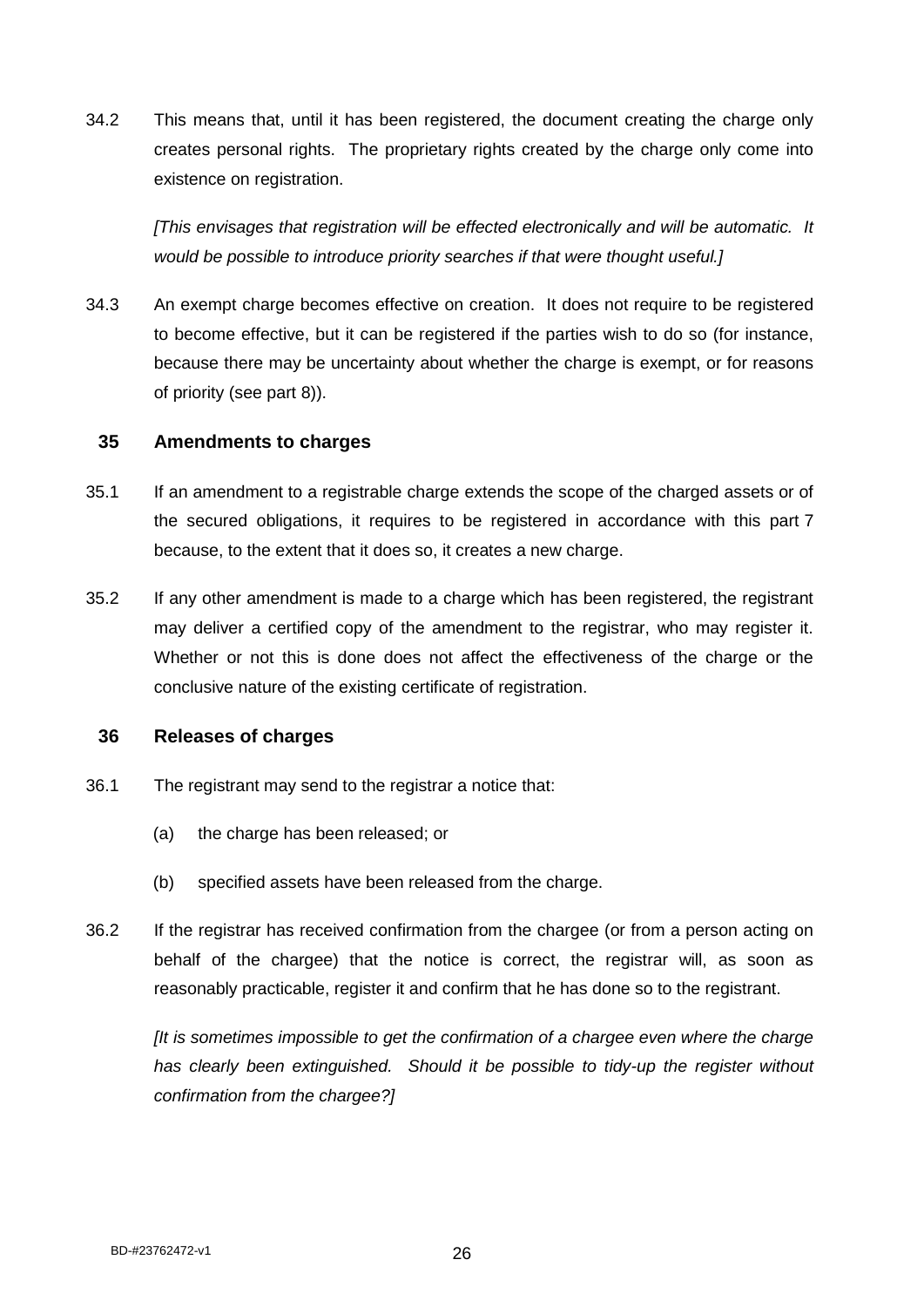### <span id="page-31-0"></span>**37 Registration of receivables financing agreements**

- 37.1 A receivables financing agreement is an agreement by which one person (the receivables financier) agrees to purchase receivables owing to a UK business (the customer) and the purpose, or one of the purposes, of the arrangement is to provide finance to the customer. The agreement can provide for the purchase of some or all of the customer's present and future receivables; or it can provide a framework under which receivables can be purchased in the future. Assignments of particular receivables can be effected under the agreement or by separate documents or arrangements. It includes securitisation, factoring and invoice discounting agreements.
- 37.2 Where a receivables financing agreement has been entered into, the receivables financier, the customer, or a person acting on behalf of either of them (the registrant) may deliver to the registrar a document stating that the customer has entered into a receivables financing agreement and specifying:
	- (a) the registered name and number of the customer;
	- (b) the name of the receivables financier;
	- (c) the date of creation of the receivables financing agreement; and
	- (d) the extent of the receivables which will or may be purchased under the receivables financing agreement.
- 37.3 As soon as reasonably practicable after receipt of those documents, the Registrar will register them and will deliver to the registrant a notice confirming that the receivables financing document has been registered and the time of registration.
- 37.4 The registration of a receivables financing agreement is voluntary. The agreement does not need to be registered in order to become effective. The reason for registration is to take advantage of the priority rules for receivables financing agreements described in part 8.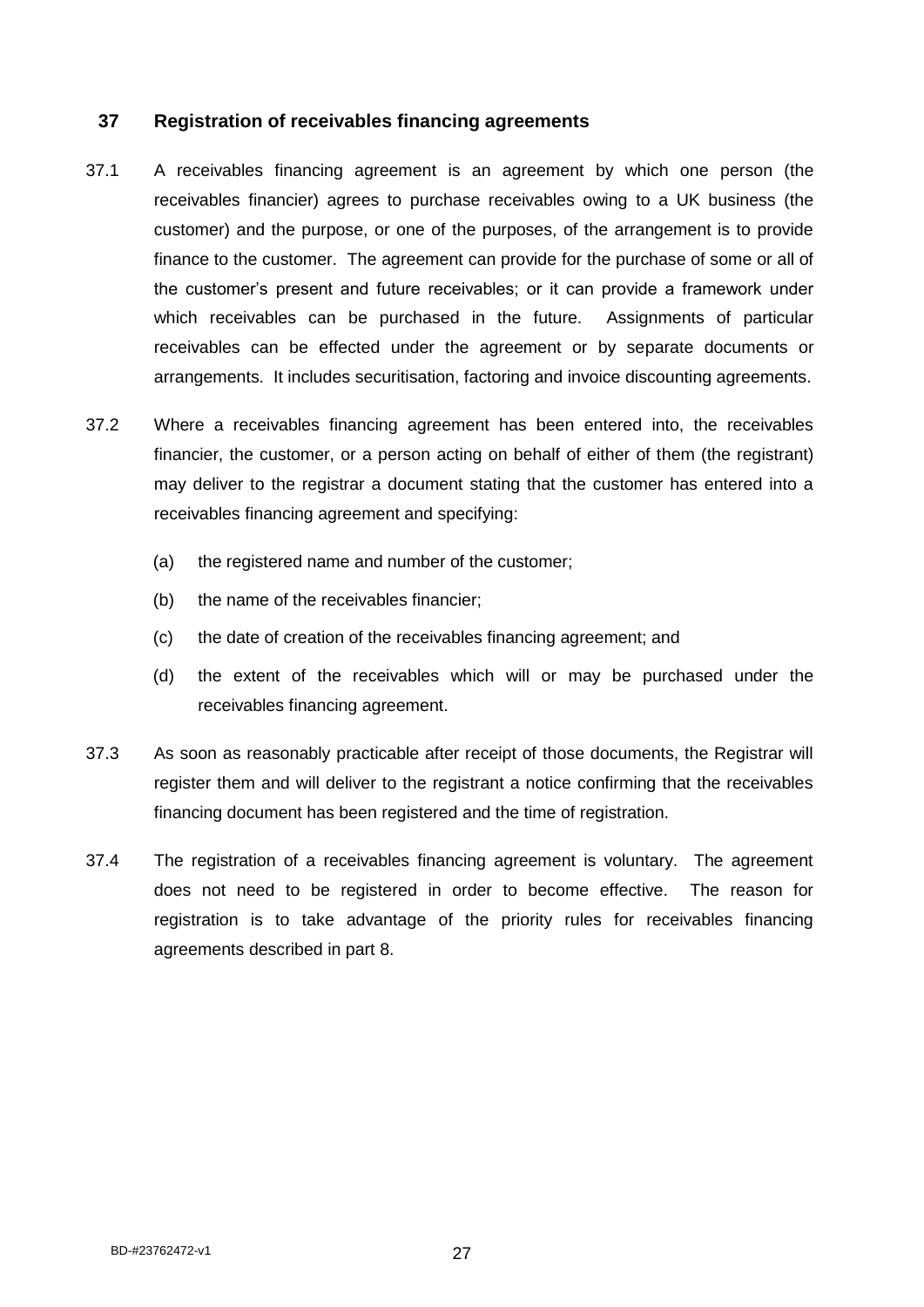### <span id="page-32-0"></span>**PART 8: PRIORITIES**

#### <span id="page-32-1"></span>**38 The scope of this part**

- 38.1 This part deals with the following priority issues:
	- (a) priorities between charges;
	- (b) priorities between receivables financing agreements;
	- (c) priorities between a charge and a receivables financing agreement;
	- (d) priorities between a charge and a subsequent outright disposition of assets subject to the charge;
	- (e) priorities between a charge and a subsequent transaction for which no value is given; and
	- (f) the ability of a chargor to tack further advances.
- 38.2 All these priority issues are determined in accordance with this Code, which overrides any priority rule which would otherwise have applied under the general law.
- 38.3 All other priority issues are determined under the general law. In a priority dispute between a charge and another proprietary interest which is not determined under this Code, it may therefore depend on whether the charge concerned is a legal charge or an equitable charge.

#### <span id="page-32-2"></span>**39 Priorities between charges**

- 39.1 The priority of charges between themselves is determined by the following rules, which are to be applied in the following order.
- 39.2 Rule 1: Where a chargor has created more than one charge over the same charged asset, the priority of the charges can be agreed by the chargor and the chargees concerned. Subject to the requirements of any relevant asset registry, that agreement can be made at any time and without formality.
- 39.3 Rule 2: If a chargee takes a charge over an asset when it actually knows that it is already charged, the new charge will rank behind the earlier charge unless the parties have agreed to the contrary or the asset is registrable in an asset registry and the rules of the asset registry provide to the contrary.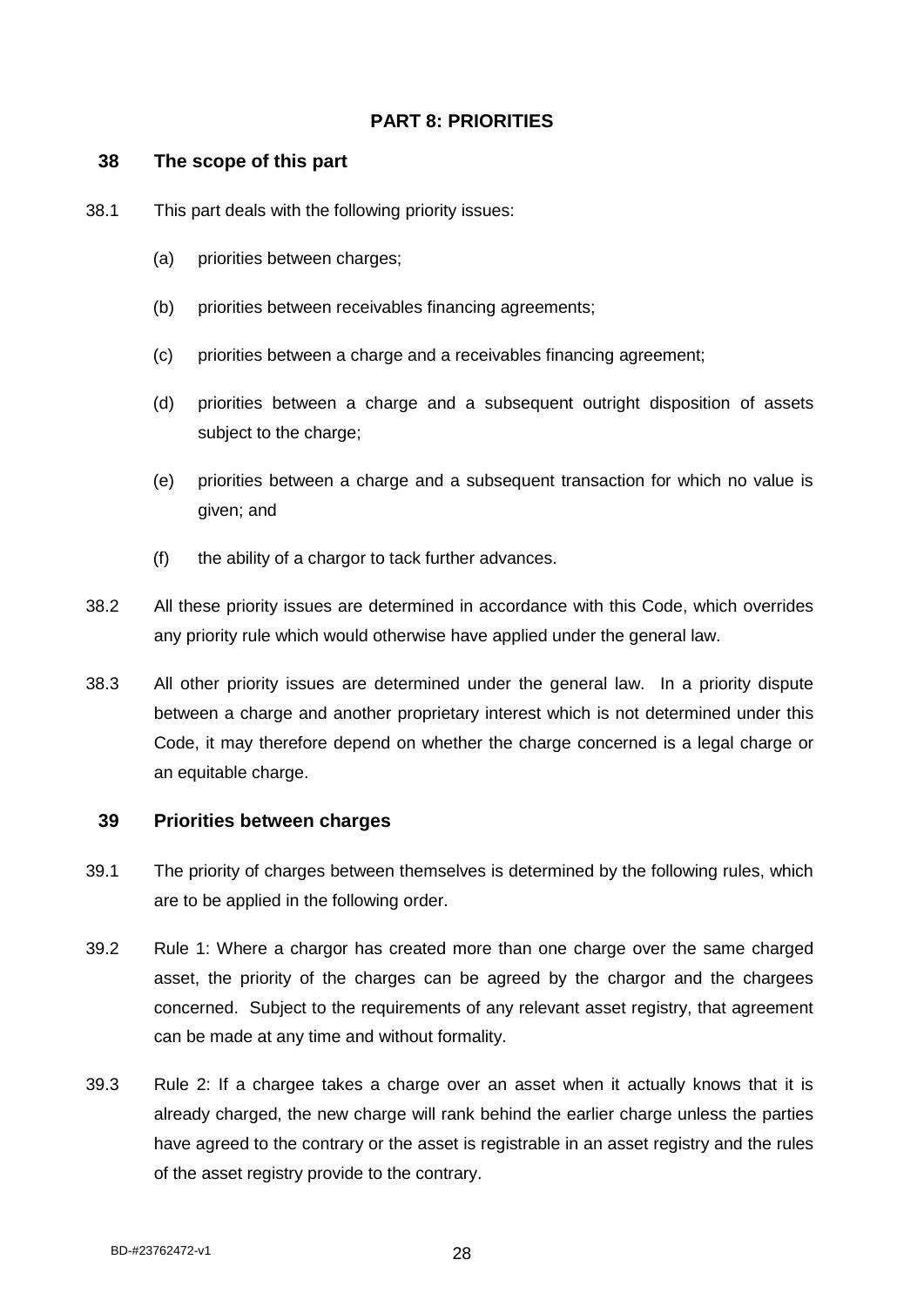39.4 Rule 3: To the extent that the charged assets consist of assets which are registrable in an asset registry and the parties have not agreed their priority in the manner required by the asset registry concerned, priority between charges depends on the rules of the relevant asset registry (which generally determine the priority of charges which are registrable in asset registries by reference to the date of registration in the asset registry concerned).

39.5 Rule 4:

*It may be necessary to have special priority rules for financial collateral.*

*In relation to cash and financial instruments, this may involve two rules:*

- *The basic rule would be that priority depends on the times when the chargees concerned obtained possession or control of the charged assets concerned: the first to take possession or control has priority. (In this context, "possession" and "control" would have the particular meanings given to them in the financial collateral legislation.)*
- *But this would be subject to the second rule: If the first chargee to take possession or control has an equitable charge, and the second chargee to do so has a legal charge, the second chargee will take priority over the first charge unless, at the time it took possession or control, the second chargee had actual (or possibly constructive) notice of the first charge.*

*In relation to credit claims, it may be necessary to continue to use the rule in Dearle v Hall.*

- 39.6 Rule 5: In any other case, the priority of charges between themselves depends on the times they become effective. As between two charges, the first to become effective has priority.
- 39.7 When applying these rules to a charge, it makes no difference that the chargee has authorised the chargor to dispose of charged assets free of the charge, unless the parties have agreed to the contrary.
- 39.8 The asset registries are:
	- (a) Her Majesty's Land Registry;
	- (b) the register of British ships;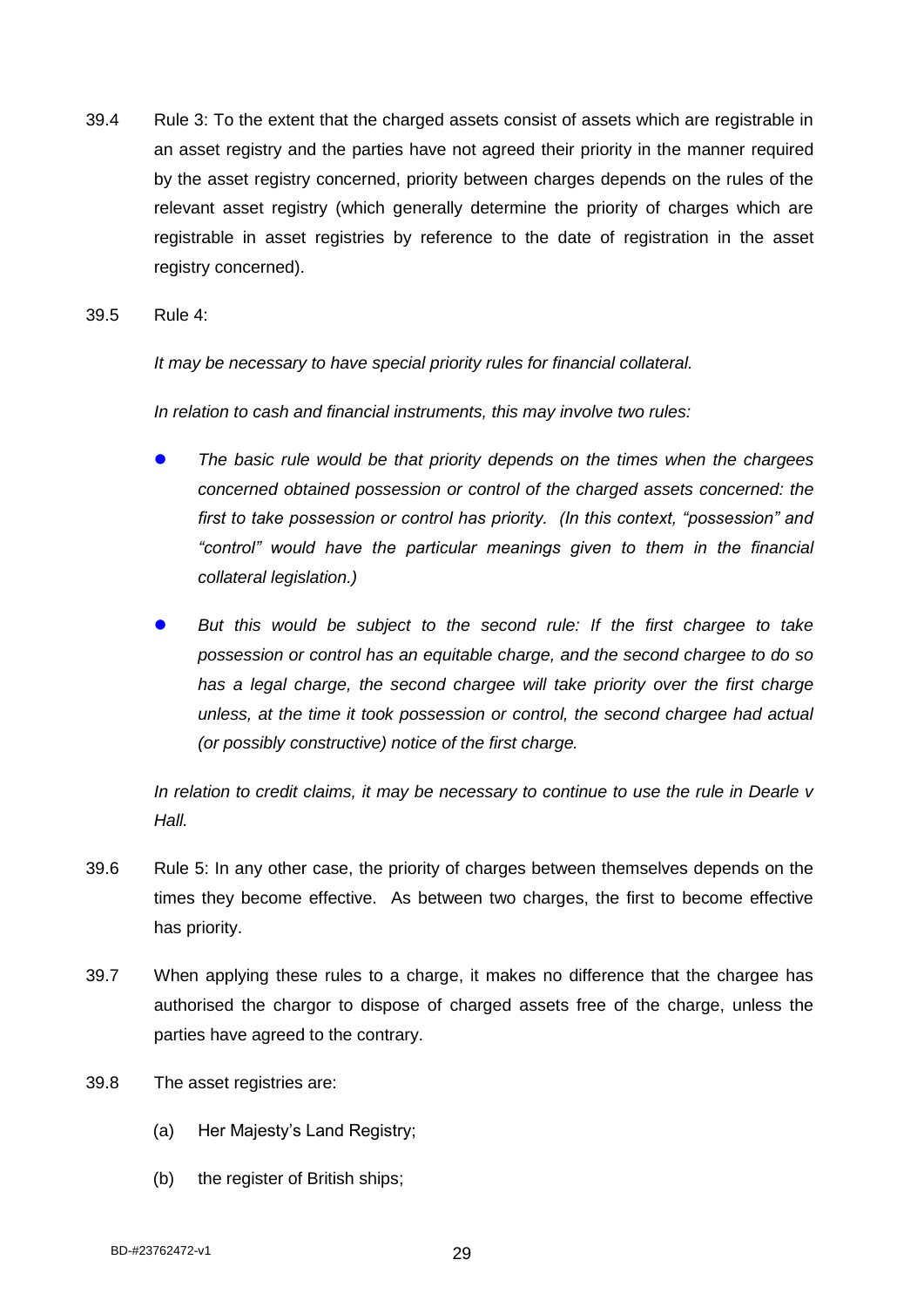- (c) the register of aircraft mortgages maintained by the Civil Aviation Authority;
- (d) the registers of patents and of trade marks maintained by the Comptroller-General of Patents, Designs and Trade Marks.

*[Other registries may need to be added, for instance international registries.]*

### <span id="page-34-0"></span>**40 The priority of receivables financing agreements**

- 40.1 Where:
	- (a) more than one receivables financing agreement; or
	- (b) one or more receivables financing agreements and one or more charges

have been created over the same receivables, the priority between them is determined by the following rules, which are to be applied in the following order.

- 40.2 In this section:
	- (a) a financing is a receivables financing agreement or a charge; and
	- (b) a financier is a chargee taking a charge or a receivables financier entering into a receivables financing agreement.
- 40.3 Rule 6: The priority of financings between themselves can be agreed between the parties concerned. That agreement can be made at any time and without formality.
- 40.4 Rule 7: If a financing is created when the financier actually knows the receivables are already subject to an existing financing, the new financing will rank behind the earlier one unless the parties have agreed to the contrary.
- 40.5 Rule 8: In any other case, the priority of the financings between themselves depends on:
	- (a) in the case of a charge, the time it becomes effective; and
	- (b) in the case of a receivables financing agreement, the time it is registered in accordance with part 7.

The first to become effective (in the case of a charge) or registered (in the case of a receivables financing agreement) has priority.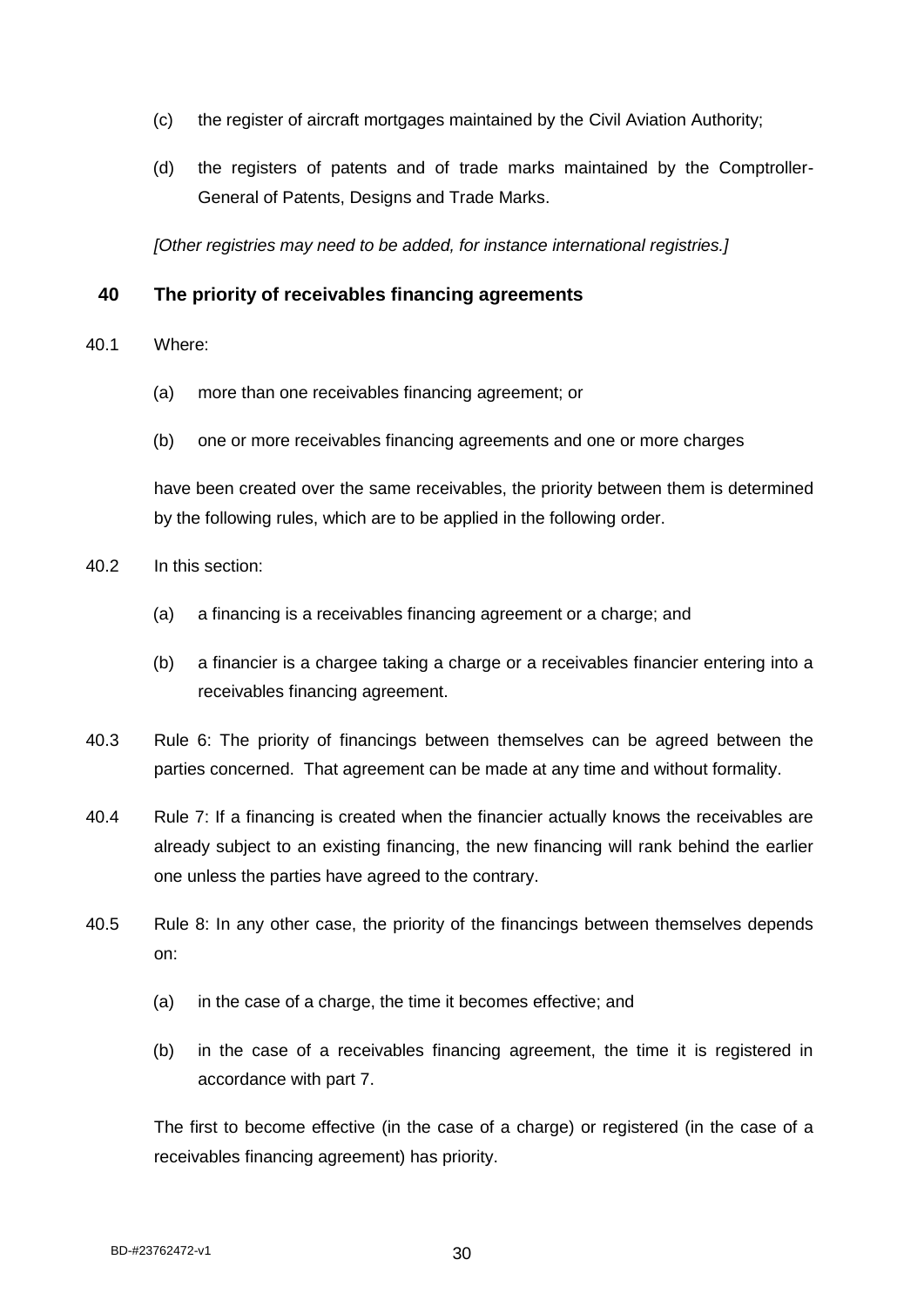### <span id="page-35-0"></span>**41 Outright dispositions of assets**

- 41.1 If a person other than a receivables financier (the acquirer) purports to acquire an outright proprietary interest in a charged asset by contract from a chargor which is not in insolvency proceedings (see part 10), the acquirer will obtain its interest in the asset free from the charge if:
	- (a) the chargor had the actual or apparent authority from the chargee to effect the transaction; or
	- (b) in the case of a current asset, the following section applies; or
	- (c) in the case of a fixed asset, the next section but one applies.
- 41.2 A charged asset is a current asset if:
	- (a) the chargor carries on a business; and
	- (b) the asset would be regarded as a current asset of that business under generally accepted accounting principles in the United Kingdom at the time the charge is created.
- 41.3 A charged asset is a fixed asset if it is not a current asset.

### <span id="page-35-1"></span>**42 Outright dispositions of current assets**

- 42.1 If a person other than a receivables financier (the acquirer) purports to acquire an outright proprietary interest in a current asset by contract from a chargor which is not in insolvency proceedings (see part 10), the acquirer will obtain its interest free from the charge unless:
	- (a) the acquisition is prohibited in a contract entered into between the chargor and the chargee (a restriction on disposal); and
	- (b) the acquirer actually knew of the restriction on disposal at the time of the purported acquisition.
- 42.2 Nothing in this section absolves the chargor from the consequences of any breach of contract which it commits as a result of breaching a restriction on disposal.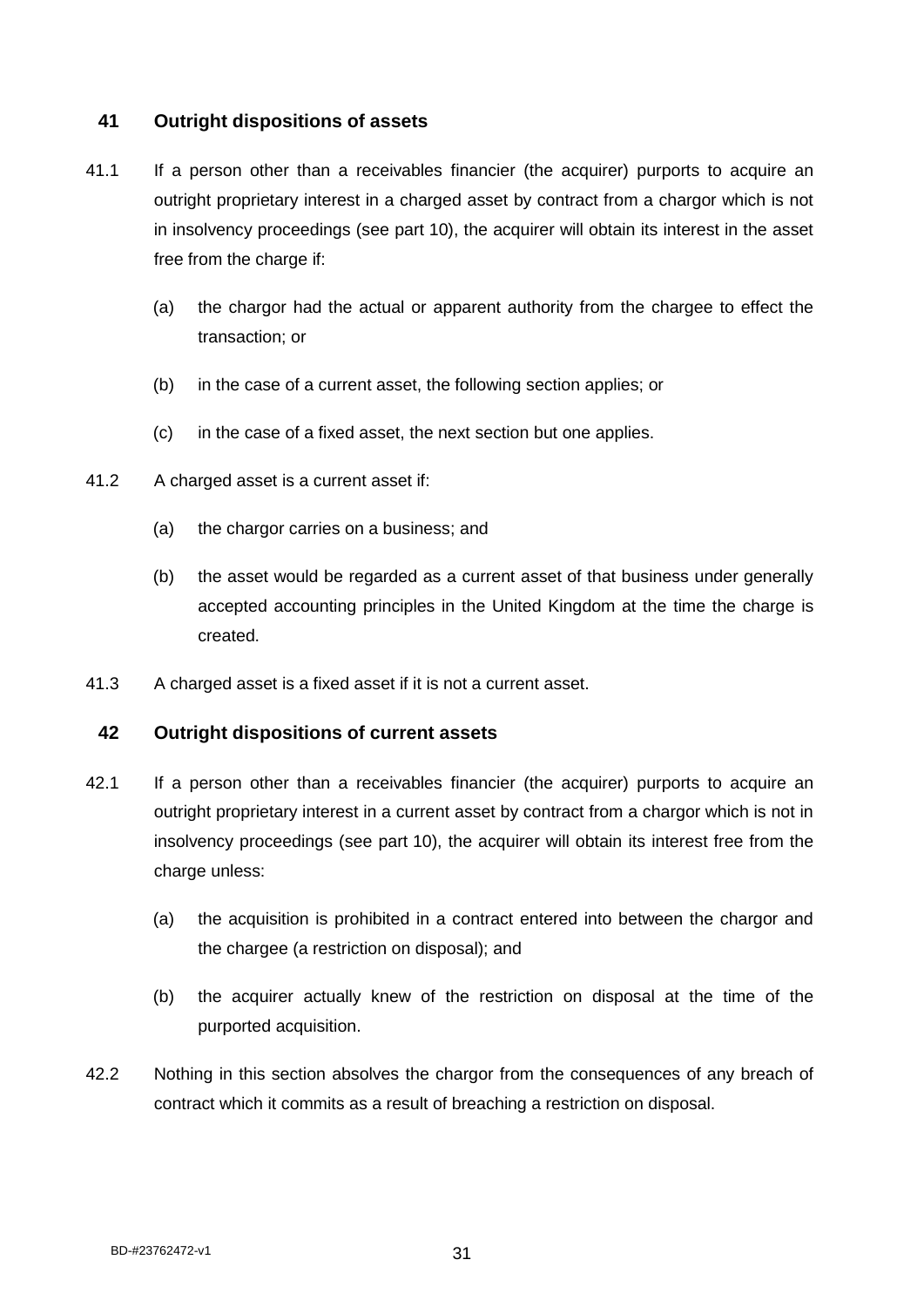42.3 In the absence of fraud (in the sense of dishonesty), the acquirer is not liable to any person for any breach of a restriction on disposal of a current asset by the chargor (whether in tort, in equity or in any other manner).

### <span id="page-36-0"></span>**43 Outright dispositions of fixed assets**

- 43.1 If a person other than a receivables financier (the acquirer) purports to acquire an outright proprietary interest in a fixed asset by contract from a chargor which is not in insolvency proceedings (see part 10), the acquirer will obtain its interest free from the charge unless, at the time of the purported acquisition:
	- (a) the acquirer actually knew the asset was subject to a charge; or
	- (b) the charge was on the register at Companies House or at an asset registry; or
	- (c) the acquirer had constructive notice that the asset was subject to a charge.
- 43.2 A person will only have constructive notice that an asset is subject to a charge if that person would have discovered the existence of the charge if it had made all those enquiries which it ought reasonably to have made before entering into the transaction concerned. What is reasonable depends on all the circumstances relating to the transaction (for instance, the identity of the parties, the nature of the assets concerned and the size of the transaction).

### <span id="page-36-1"></span>**44 Transactions for which no value is given**

- 44.1 If a person purports to obtain a proprietary interest in a charged asset from a chargor for no consideration (for instance as a gift), that person takes its proprietary interest subject to the charge.
- 44.2 If a person obtains execution of any kind over a charged asset, the execution is subject to the charge.

#### <span id="page-36-2"></span>**45 Tacking further advances**

- 45.1 When a charge has priority over any other proprietary interest (whether outright or by way of security) that priority extends to the entire secured obligation secured by the charge, regardless of the time advances were made by the chargee.
- 45.2 This is the case unless the parties have agreed to the contrary.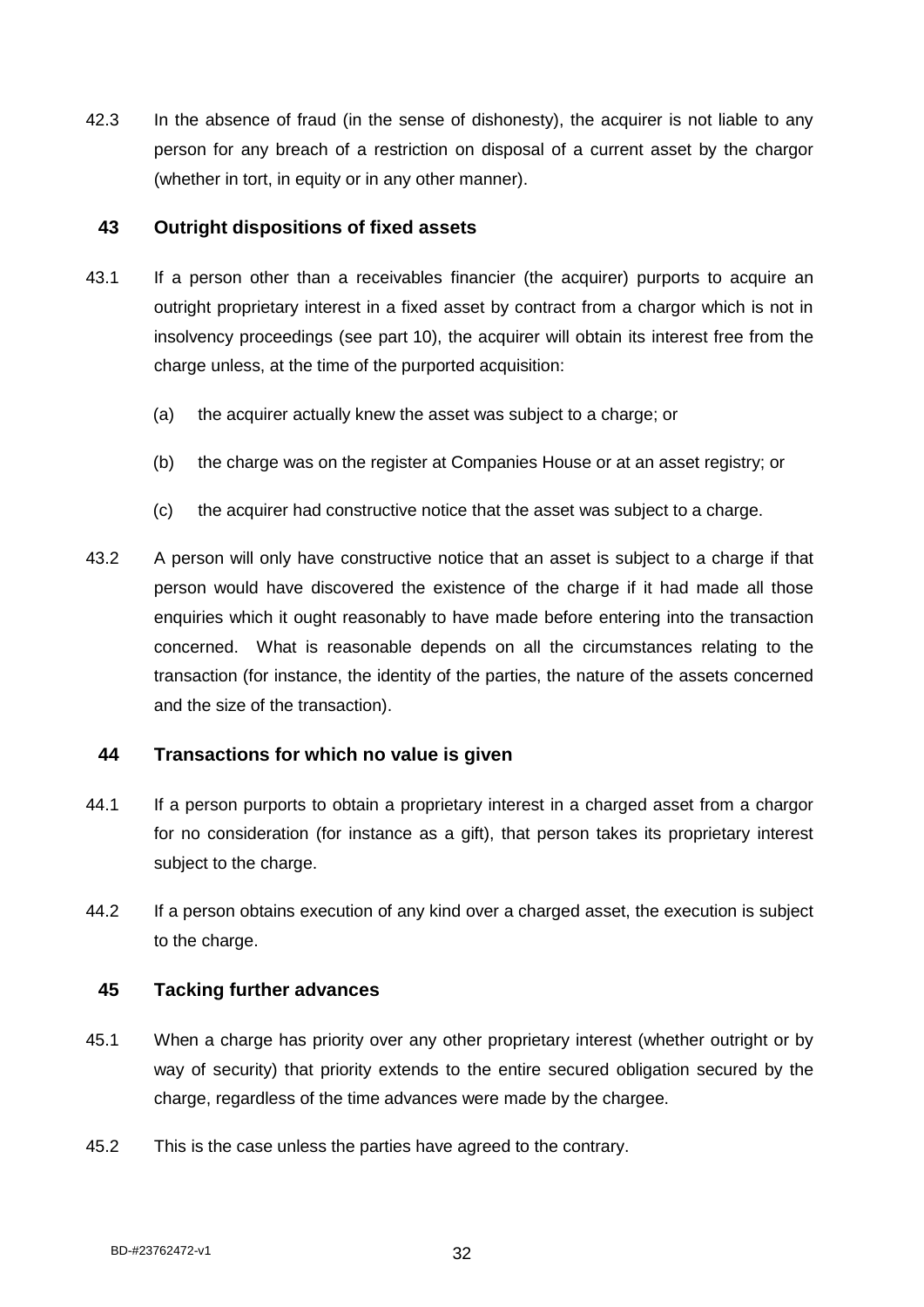45.3 All restrictions on tacking further advances are abolished.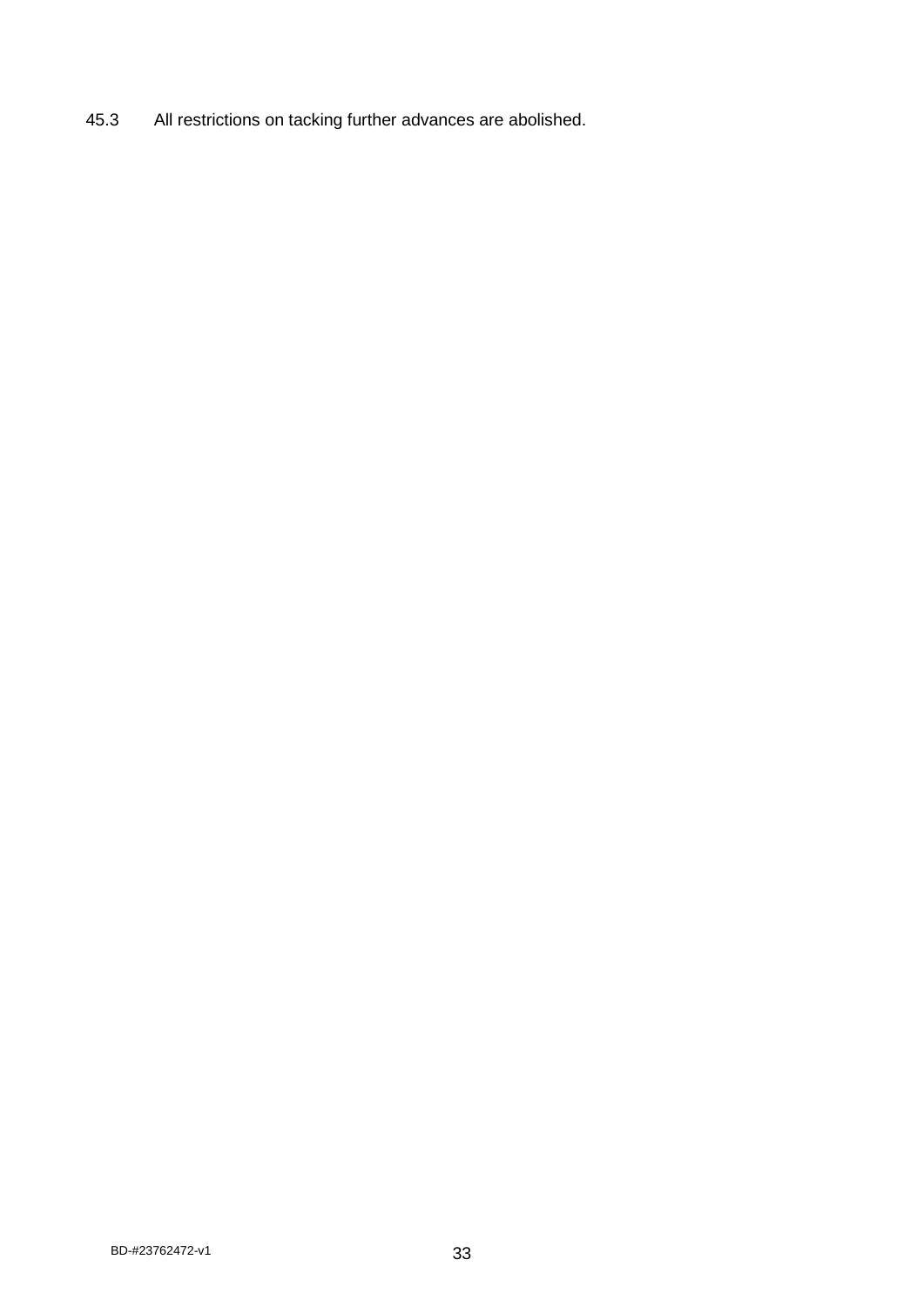### <span id="page-38-0"></span>**PART 9: ENFORCEMENT**

#### <span id="page-38-1"></span>**46 The scope of this part**

- 46.1 This part applies to the enforcement of charges, except to the extent that other laws (for example those concerning financial collateral or settlement finality) provide to the contrary.
- 46.2 Where the chargor is a natural person, this part is subject to all laws concerning consumers.

#### <span id="page-38-2"></span>**47 Time for enforcement**

- 47.1 A chargee can enforce a charge at the time provided for it in the charge, or as otherwise agreed by the chargor.
- 47.2 If there is no such provision or agreement, the chargee can enforce the charge as soon as:
	- (a) all or any part of the secured obligation is payable (or must otherwise be performed); and
	- (b) the person liable to pay the secured obligation has received notice requiring it to be paid (or otherwise performed); and
	- (c) unless the chargor is insolvent or admits it is unable to pay the secured obligation in full, forty-eight hours have elapsed from the receipt of that notice, and the amount payable has not been paid in full (or the secured obligation has not otherwise been performed in full).

#### <span id="page-38-3"></span>**48 Enforcement powers**

- 48.1 A chargee can enforce a charge in the manner provided for in the charge, or as otherwise agreed by the chargor.
- 48.2 A chargee has the following default powers:
	- (a) to the extent permitted by the insolvency legislation (see part 10), to appoint an administrator or administrative receiver of the chargor;
	- (b) to appoint a receiver over all or any part of the charged assets;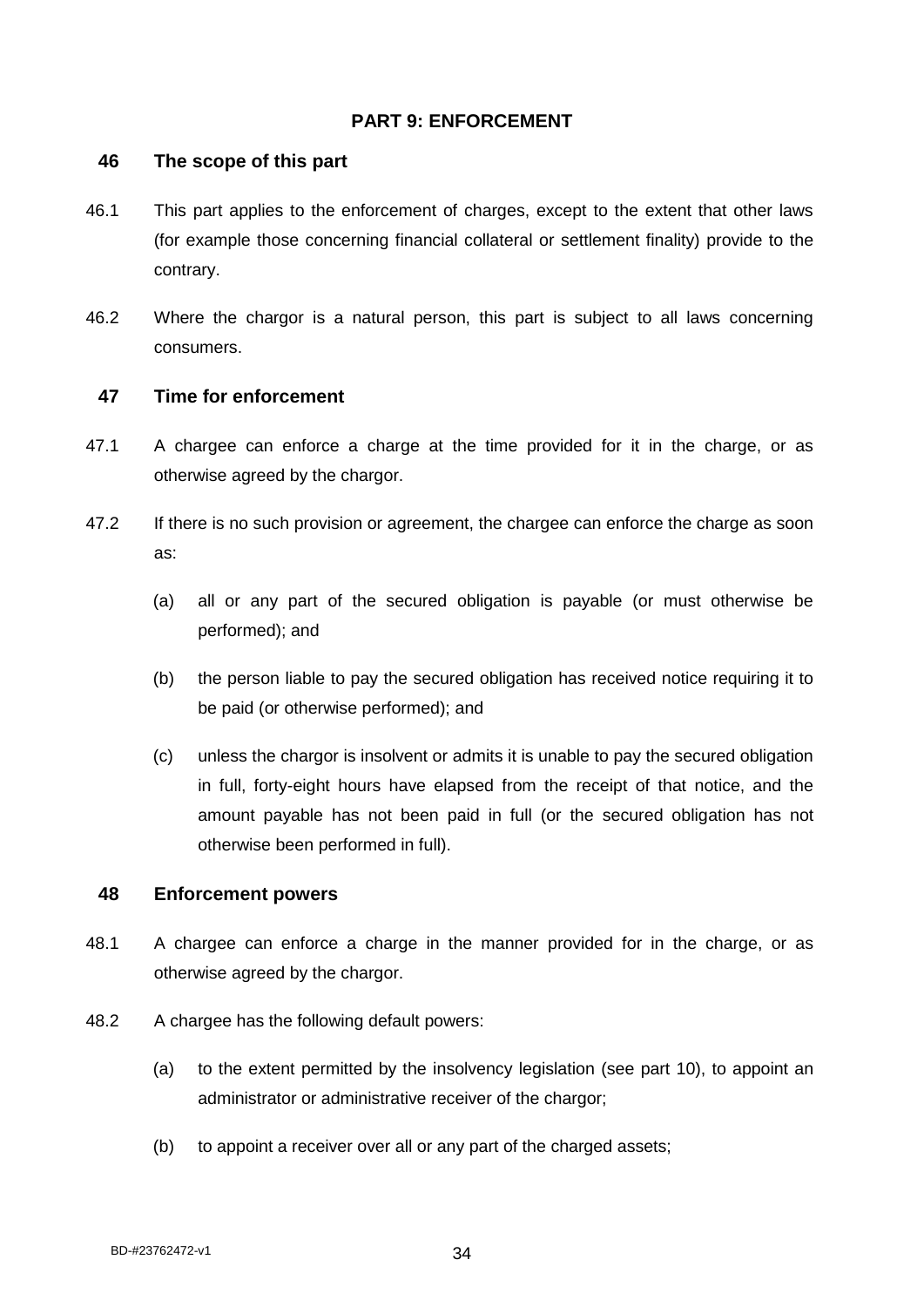(c) to take all such other actions (or to refrain from doing so) in relation to all or any part of the charged assets as the chargor could have done if they were not charged (for instance by taking possession of them, selling them or leasing them; exercising a power of netting; in the case of receivables, demanding and receiving payment; and, in the case of cross-claims, setting them off).

*[It may be desirable to spell out the default enforcement powers in more detail.]*

- 48.3 The default powers do not apply to the extent that they are inconsistent with the terms of the charge or the agreement of the parties. They can be increased, reduced, disapplied or amended in any other way in the charge or by agreement between the parties.
- 48.4 A chargee can transfer the legal title to a charged asset even if it only has an equitable charge over it.
- 48.5 To the extent that the charge is a financial collateral charge (see part 7), the chargee also has the powers (for instance, the power of appropriation) conferred on it by The Financial Collateral Arrangements (No 2) Regulations 2003 (SI 2003/3226) as amended from time to time.
- 48.6 The power to take possession of a dwelling-house is subject to the restrictions contained in section 36 of the Administration of Justice Act 1970, as amended by section 8 of the Administration of Justice Act 1973.
- 48.7 Foreclosure is abolished.

#### <span id="page-39-0"></span>**49 Powers of administrators and receivers**

- 49.1 An administrator has the powers conferred on him by the insolvency legislation.
- 49.2 An administrative receiver and a receiver each have the powers conferred on them in the charge or by agreement with the chargor.
- 49.3 Except to the extent that they are amended in the charge or by agreement with the chargor:
	- (a) an administrative receiver has the powers conferred on him by the insolvency legislation (see part 10); and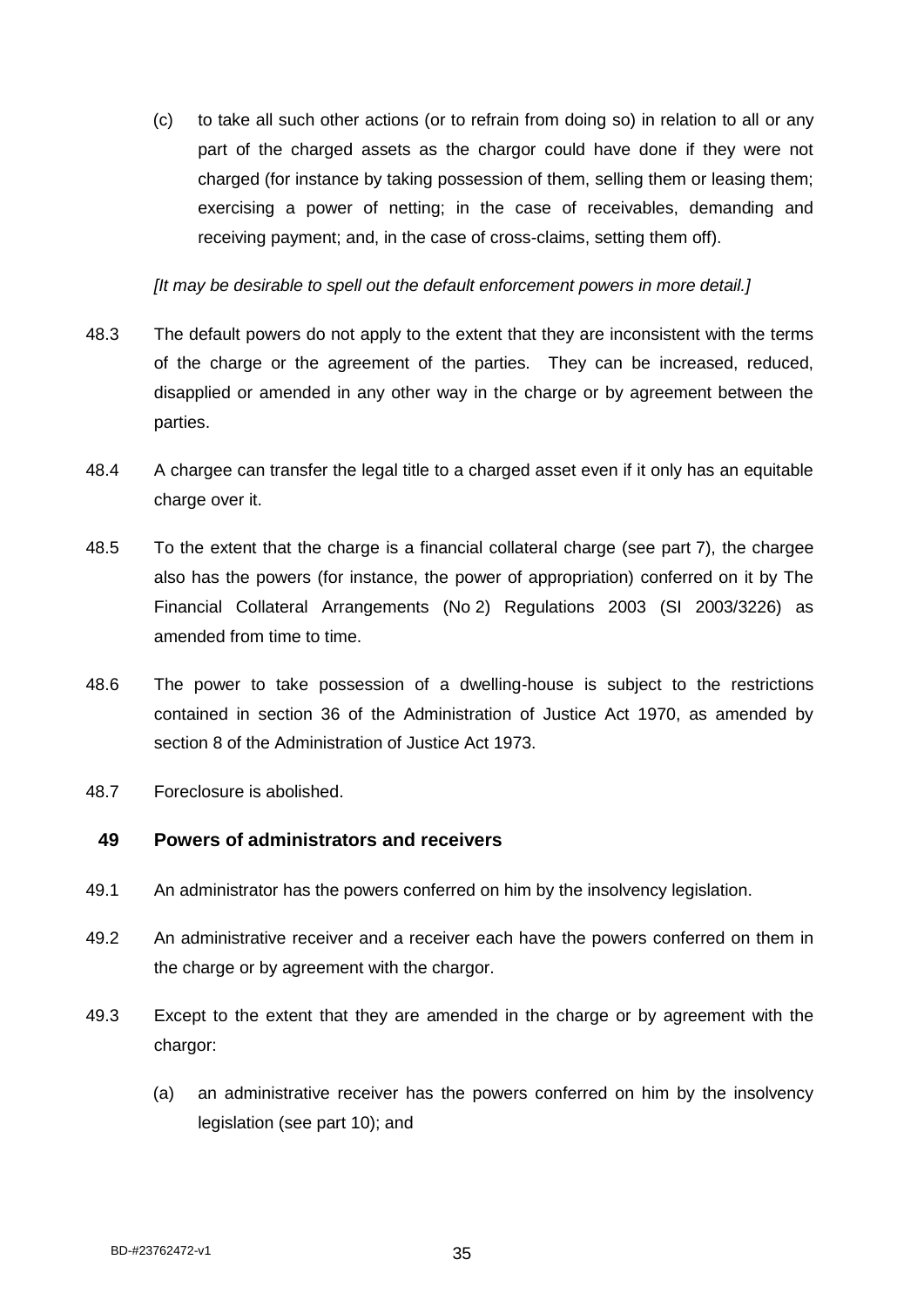(b) an administrative receiver and a receiver each have the power to take all such actions (or refrain from doing so) in relation to all or any part of the charged assets over which they are appointed as the chargor could have done if they were not charged.

#### <span id="page-40-0"></span>**50 More than one charge**

- 50.1 Where there is more than one charge over the same charged asset, a chargee can sell the charged asset free from any charges which rank behind its own charge. If it does so, the rights of the subsequent chargees are transferred from the charged asset to its proceeds of sale.
- 50.2 Where there is more than one charge over the same charged asset, a second or subsequent chargee can sell the charged asset subject to any charges which rank in priority to its own charge.
- 50.3 This section is subject to any agreement to the contrary between the relevant parties.

#### <span id="page-40-1"></span>**51 Effect on third parties**

- 51.1 An administrative receiver of a chargor and a receiver of charged assets is the agent of the chargor (even if the chargor enters into insolvency proceedings).
- 51.2 A person dealing with a chargee, or with a receiver or administrative receiver, is entitled to assume, unless it has actual knowledge to the contrary, that:
	- (a) those persons have the power to do those things which they are purporting to do; and
	- (b) they are exercising their powers properly.

#### <span id="page-40-2"></span>**52 Duties on enforcement**

- 52.1 When enforcing a charge over charged assets, the person doing so (the enforcer) owes a duty to each interested person to take reasonable care of the charged assets which are the subject of the enforcement.
- 52.2 An interested person is:
	- (a) the chargor (where it is in insolvency proceedings, acting through its insolvency officer – see part 10); and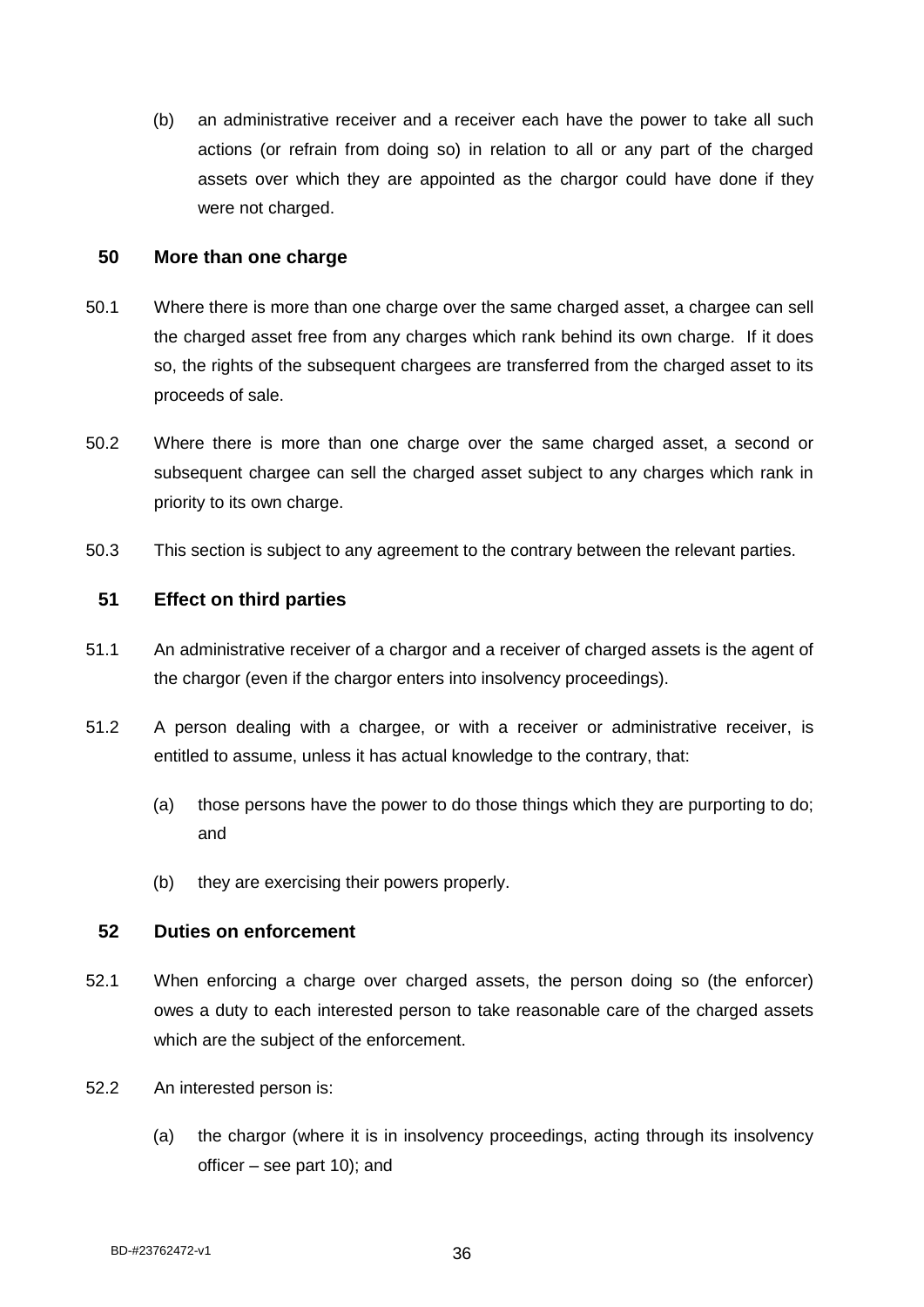- (b) any chargee of the charged assets other than the enforcer; and
- (c) any person (such as a guarantor) who is liable for all or part of the secured obligations concerned.
- 52.3 When selling charged assets, the enforcer owes a duty to each interested person to obtain the best price reasonably obtainable for the charged assets at the time of sale.
- 52.4 The enforcer can sell the charged assets when it decides to do so. It has no duty to delay a sale even if to delay might increase the sale proceeds.
- 52.5 Any claim for breach of these duties by the enforcer must be brought by or on behalf of an interested person for the amount of loss suffered by that person as a result of the breach of duty. For this purpose, loss suffered by the chargor includes loss suffered by its creditors (except to the extent that they are themselves interested persons).
- 52.6 An enforcer can sell charged assets to a person connected with the chargee or with anyone else with an interest in the charge. If it does so, it must have contemporaneous evidence from an independent person qualified to give it that it has obtained the best price reasonably obtainable for the charged assets at the time of sale.
- 52.7 An enforcer cannot sell charged assets to the chargee. *[Should it be permitted to retain the charged asset free of the chargor's equity of redemption subject to protections for the chargor?]*
- 52.8 Where the charged assets consist of financial collateral, this section is subject to the rules concerning enforcement contained in the legislation concerning financial collateral.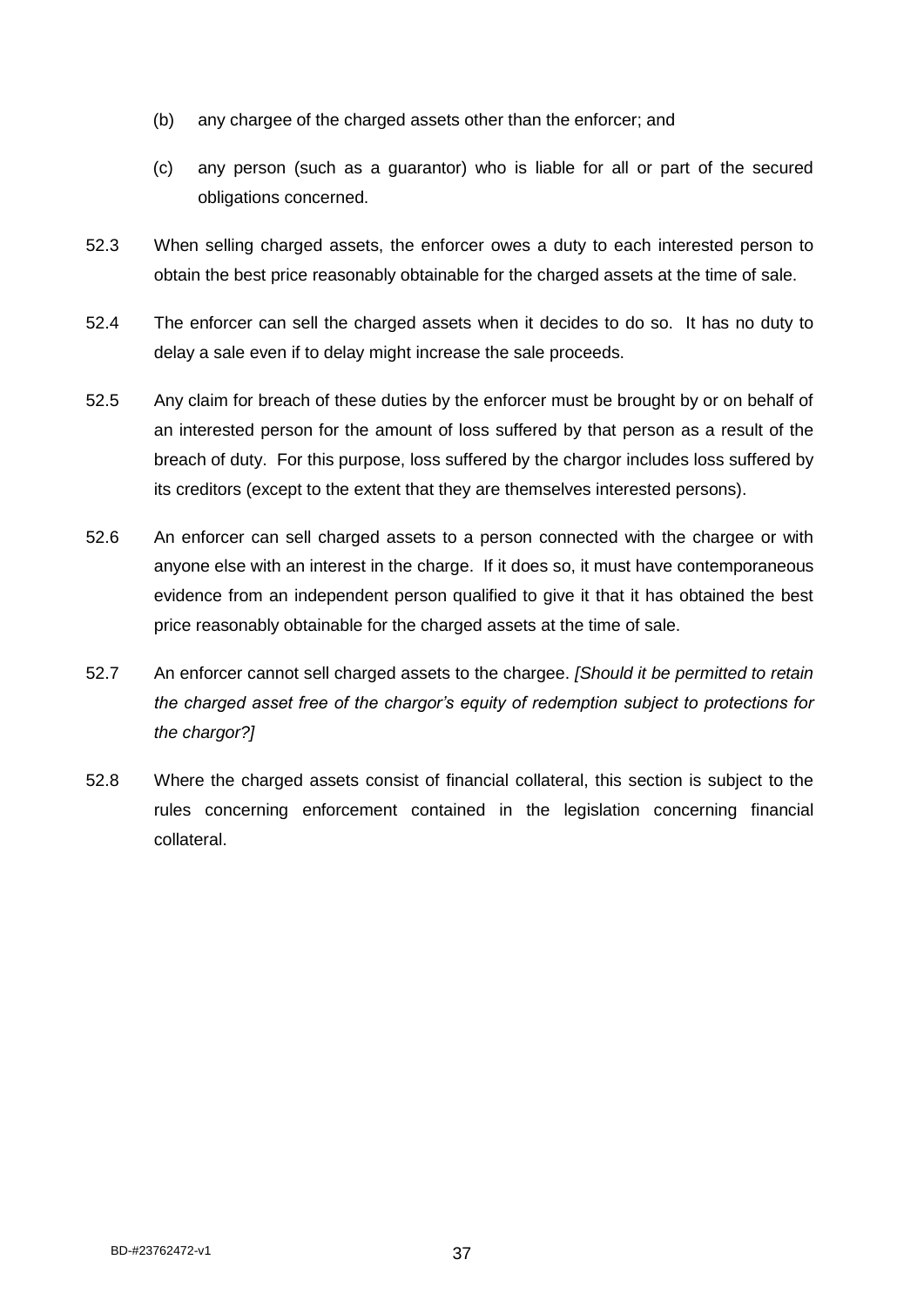### <span id="page-42-0"></span>**PART 10: INSOLVENCY PROCEEDINGS**

#### <span id="page-42-1"></span>**53 Effectiveness of charges**

- 53.1 A charge creates a proprietary interest in the charged asset and it remains effective until it is extinguished, whatever may happen to the chargor, including the chargor entering into insolvency proceedings.
- 53.2 If the chargor does enter into insolvency proceedings, the rights of the chargee in relation to the charge are subject to the insolvency legislation.
- 53.3 In this Code:
	- (a) insolvency legislation means:
		- (i) the Insolvency Act 1986 and secondary legislation made under it;
		- (ii) the European Insolvency Regulation (Regulation (EU) 2015/848 of 20 May 2015) as it may be amended from time to time; and
		- (iii) any other primary or secondary legislation in force in England from time to time relating to, or affecting, insolvency or reorganisation.
	- (b) insolvency proceedings means:
		- (i) where the chargor is a natural person, bankruptcy; and
		- (ii) in any other case, liquidation or administration;
	- (c) insolvency officer means a trustee in bankruptcy, liquidator or administrator of a chargor;
	- (d) insolvency claw-back proceedings means the proceedings described in sections 54.2 to 54.5.

### <span id="page-42-2"></span>**54 The effect of the insolvency legislation**

- 54.1 If the chargor enters into insolvency proceedings, insolvency legislation may affect the charge. These effects include the following:
- 54.2 The charge may be set aside in whole or in part (and other remedies may be available) if the charge is a voidable preference (see Insolvency Act 1986, sections 239 and 340).